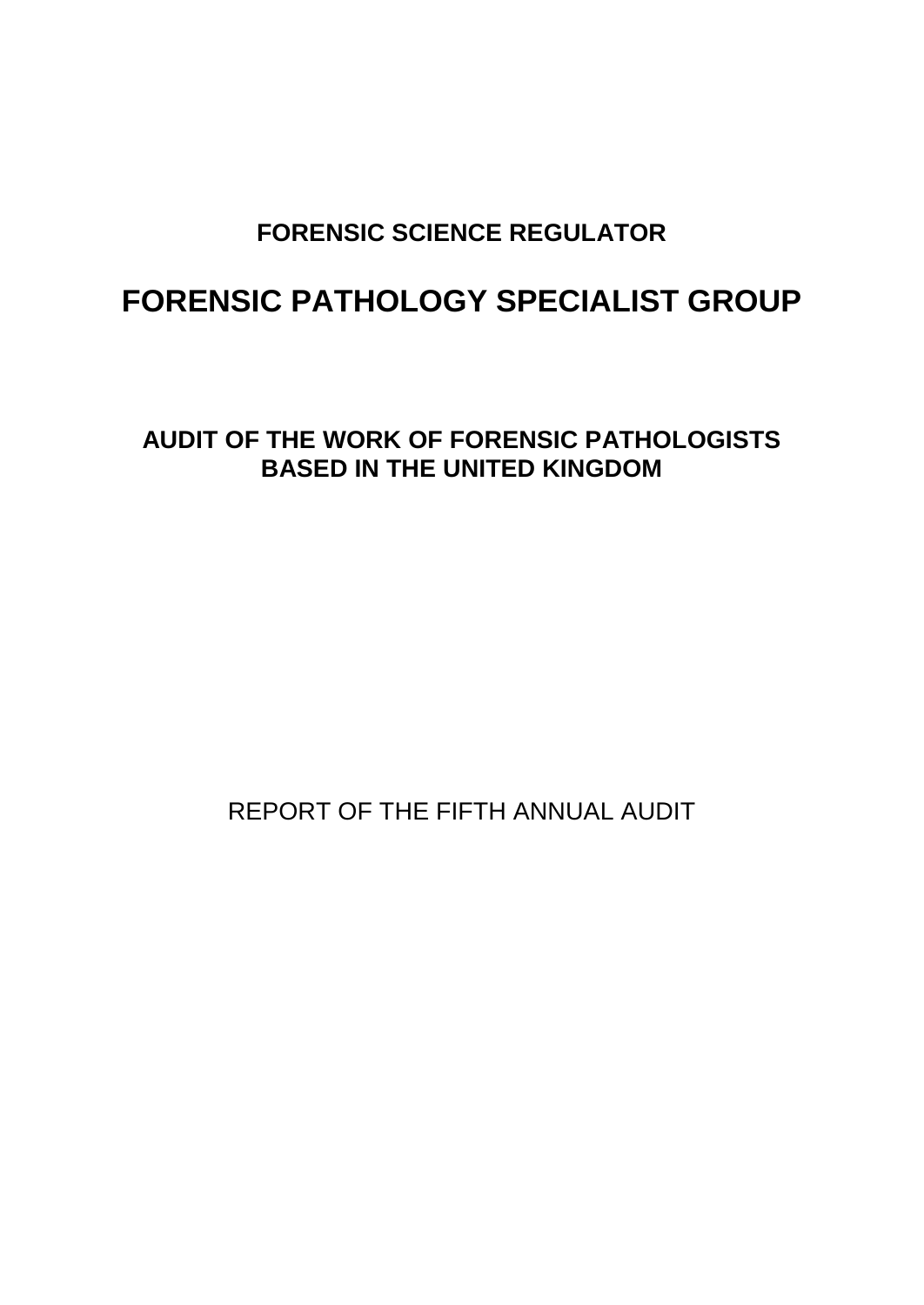# **FORENSIC PATHOLOGY SPECIALIST GROUP FIFTH AUDIT OF THE WORK OF FORENSIC PATHOLOGISTS – 2015**

# **INDEX**

|                                     | <b>INTRODUCTION</b>                                         | para 1 |  |  |
|-------------------------------------|-------------------------------------------------------------|--------|--|--|
| Service provision                   |                                                             |        |  |  |
| Audit protocol                      |                                                             |        |  |  |
| Re-assessment                       |                                                             |        |  |  |
|                                     | Structure of the report                                     | 20     |  |  |
|                                     | <b>AUDIT RESULTS</b>                                        |        |  |  |
| Introduction                        |                                                             | 22     |  |  |
| 7.2.1                               | General comments                                            | 26     |  |  |
| 7.2.2                               | Rapid interim account                                       | 28     |  |  |
| 7.2.3                               | Report preamble                                             | 29     |  |  |
| 7.2.4                               | History                                                     | 31     |  |  |
| 7.2.5                               | Scene of discovery of the body                              | 34     |  |  |
| 7.2.6                               | External appearance of the body                             | 37     |  |  |
| 7.2.7                               | Injuries                                                    | 41     |  |  |
| 7.2.8                               | Internal examination                                        | 43     |  |  |
| 7.2.9                               | Supplementary examinations                                  | 48     |  |  |
|                                     | 7.2.10 Commentary and conclusions                           | 51     |  |  |
| 7.2.11                              | Cause of death                                              | 55     |  |  |
|                                     | 7.2.12 Retention of samples                                 | 59     |  |  |
| 7.2.13                              | <b>Final check</b>                                          | 62     |  |  |
|                                     | <b>Critical Conclusions Check</b>                           | 64     |  |  |
|                                     | 7.2.14 Time of submission of the report                     | 69     |  |  |
|                                     | 7.2.15 Disclosure of information to the defence             | 73     |  |  |
|                                     | 7.2.16 Change of opinion                                    | 75     |  |  |
| 7.2.17                              | Views of others                                             | 76     |  |  |
|                                     | Comments made by the coroner                                | 79     |  |  |
|                                     | Comments made by the police senior investigating officers   | 85     |  |  |
| The layout and format of the report |                                                             |        |  |  |
| Consistency                         |                                                             | 93     |  |  |
|                                     | <b>RECOMMENDATIONS</b>                                      | 97     |  |  |
| <b>CONCLUSIONS</b><br>98            |                                                             |        |  |  |
|                                     | Annex A Statutory declarations and other legal requirements |        |  |  |
|                                     | Annex B Examination standards                               |        |  |  |

Annex C Reporting standards

# Annex D Timeliness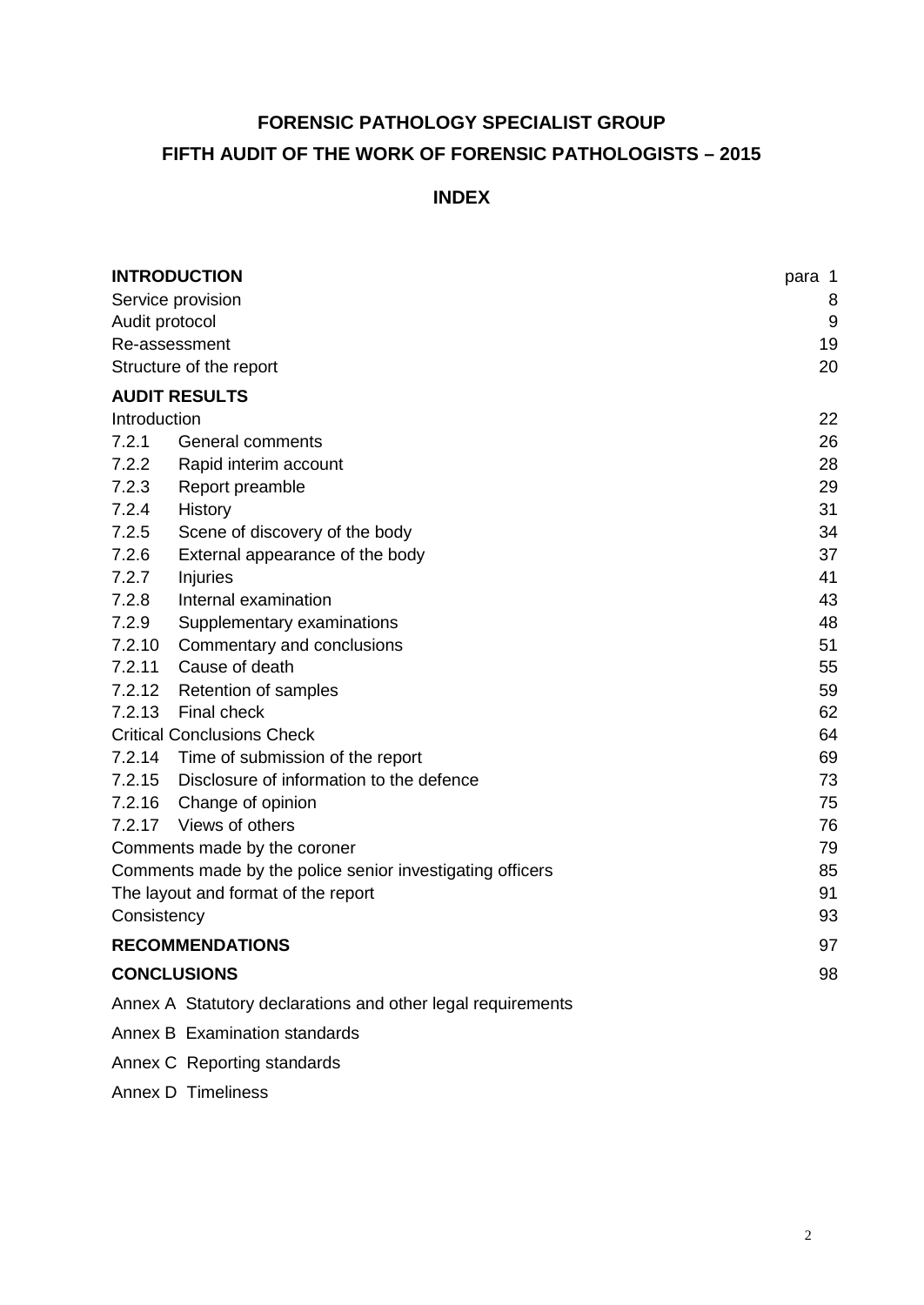# **FORENSIC SCIENCE REGULATOR FORENSIC PATHOLOGY SPECIALIST GROUP FIFTH AUDIT OF THE WORK OF FORENSIC PATHOLOGISTS – 2015**

#### **INTRODUCTION**

- 1 The Forensic Pathology Specialist Group (FPSG) advises the Forensic Science Regulator on matters involving forensic pathology. The Group is responsible for the oversight of standards, one of the initiatives taken to acquit this responsibility being a programme of annual audit of the casework carried out by forensic pathologists. The audit commenced in 2015 is the fifth exercise in this series and in essence followed the format used for previous exercises.
- 2 Although this exercise is referred to as the latest in a series of 'annual' audits, for a number of reasons some 24 months had elapsed since the previous audit had taken place.
- 3 Practitioners operating in England and Wales are registered with the Home Office and are required to participate in the audit scheme. As in previous years, forensic pathologists in Northern Ireland and Scotland were also invited to take part. There was full participation in the current exercise by pathologists operating in Northern Ireland but in the case of Scotland it was very limited.
- 4 This exercise focussed on two different causes of death. These topics were proposed by the audit team and agreed by the FPSG.
- 5 Each participating pathologist was asked to submit two specific case reports for audit. One was to be the first case investigated after  $1<sup>st</sup>$  August 2014 of a death in police custody or during contact with police, apparently as a consequence of unnatural causes. The precise scope of the topic was revisited immediately prior to the issue of invitations to participate and it was agreed that deaths occurring in certain other circumstances, such as while being detained in secure accommodation, would also be acceptable.
- 6 The second case, the examination of which was to have been carried out as close as possible to the above date, involved a death resulting from precipitate descent from height.
- 7 The request to submit material was made in November 2015. It had been anticipated that not every practitioner might have suitable cases to submit and that the response might therefore be limited. In the event this did not prove to be the situation, although some latitude had to be permitted in meeting the submission criteria. Only the report as issued to the coroner and/or police was requested, although practitioners were also invited to submit toxicology or other supplementary reports as appropriate.

#### **Service provision**

8 The primary purpose of audit is to monitor the standard of the post mortem examination, a service performed by the pathologist for the coroner and the investigating officer. Audit can also offer some indication of the efficiency of the service being provided, for instance, on issues such as the timeliness of the pathologist's report and whether it contains the prescribed legal requirements.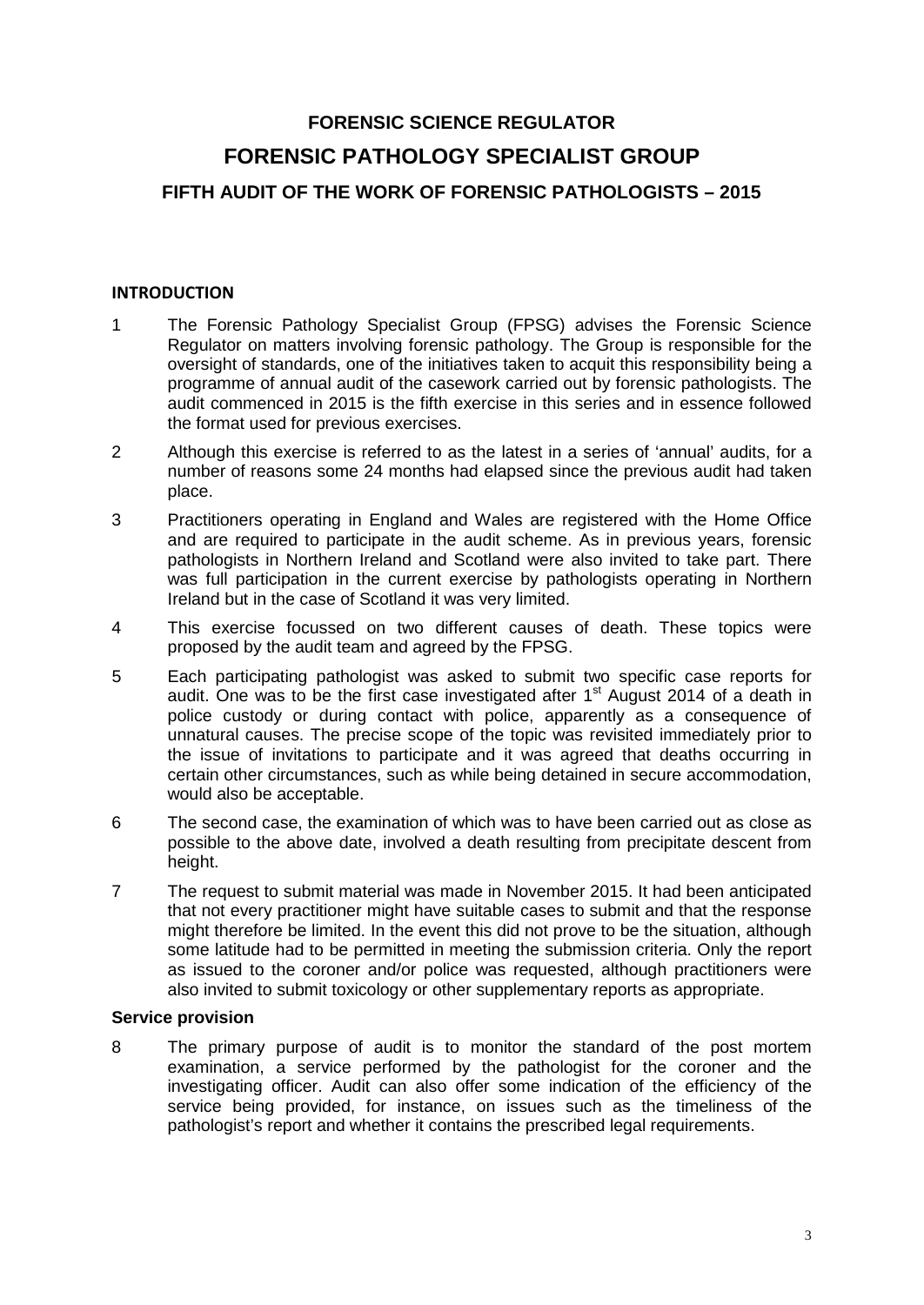#### **Audit protocol**

- 9 The protocol agreed by the  $FPSG<sup>1</sup>$  $FPSG<sup>1</sup>$  $FPSG<sup>1</sup>$  ensures that the composition of the auditing team reflects the range of service provision, for instance the employment status of the pathologists and their locations. Appointment to the team is designed to maintain balance between rotation of the membership and continuity of experience. Auditors are normally appointed for three or four audit exercises.
- 10 For this exercise five experienced forensic pathologists formed the team which examined the reports for their technical quality. A coroner, also very experienced in dealing with forensic pathology reports, scrutinised a sample of the material to assess its potential value from his perspective. In previous exercises two police senior investigating officers (SIOs) had scrutinised the material from their own particular viewpoint, but for this exercise four SIOs were involved in order to spread the workload.
- 11 The content and format of reports submitted for audit were exactly as supplied to the coroner and police service. However, the audit scrutiny itself is anonymous and all identifying information had thus to be redacted from case reports prior to circulation to members of the audit team. Responsibility for redaction lay with the audit coordinator who removed the names and locations of both the pathologist and the deceased.
- 12 During redaction other names, eg witnesses or officials, were usually replaced by initials. However, anonymisation was not always straightforward as some cases included reference to many different witnesses. Replacement of every name by a set of initials was found to lead to difficulty in reading the text, and thus to possible confusion. Accordingly in a very few instances it was considered prudent to retain the names of certain witnesses, although not where this could lead to direct identification of the deceased.
- 13 Each case was coded with a unique reference number by the co-ordinator, who maintained the sole key to the code. The current audit protocol provides that this key can be broken only if identification of a case is deemed essential to prevent a potential miscarriage of justice, and then only with the agreement of the Chair of the FPSG. This provision was not required in the current exercise.
- 14 Encrypted case reports (78 in total) were submitted electronically to the co-ordinator and then, after appropriate redaction, circulated to the auditors. Initially each case was given to at least two pathologist members of the team and to one of the SIOs. Accordingly, each pathologist auditor received between 34 and 38 case reports for scrutiny; each SIO assessed about 20 cases. The coroner was assigned one case from each of the participants.
- 15 The format of the audit was similar to that used in earlier exercises, in that the pathologist auditors assessed reports against the technical standards laid out in the latest version of the *Code of Practice and Performance Standards for Forensic Pathology[2](#page-3-1)* issued jointly by the Forensic Science Regulator and the Royal College of Pathologists (in partnership with the Home Office and Department of Justice in Northern Ireland). An equivalent document, incorporating very similar technical standards, is used by practitioners operating in Scotland.
- 16 Auditors were invited to comment on the way in which the content of the report related to each aspect of the published standard, completing a separate *pro-forma* for each case assessed. The comments included on these *pro-formas* formed the

<span id="page-3-0"></span> <sup>1</sup> *Protocol: Forensic pathology audit* Forensic Science Regulator 2014

<span id="page-3-1"></span><sup>2</sup> Issued in 2012. Previous exercises used as a standard the version of the *Code of Practice* issued in 2004. There are few significant differences in the basic pathology requirements between the two versions.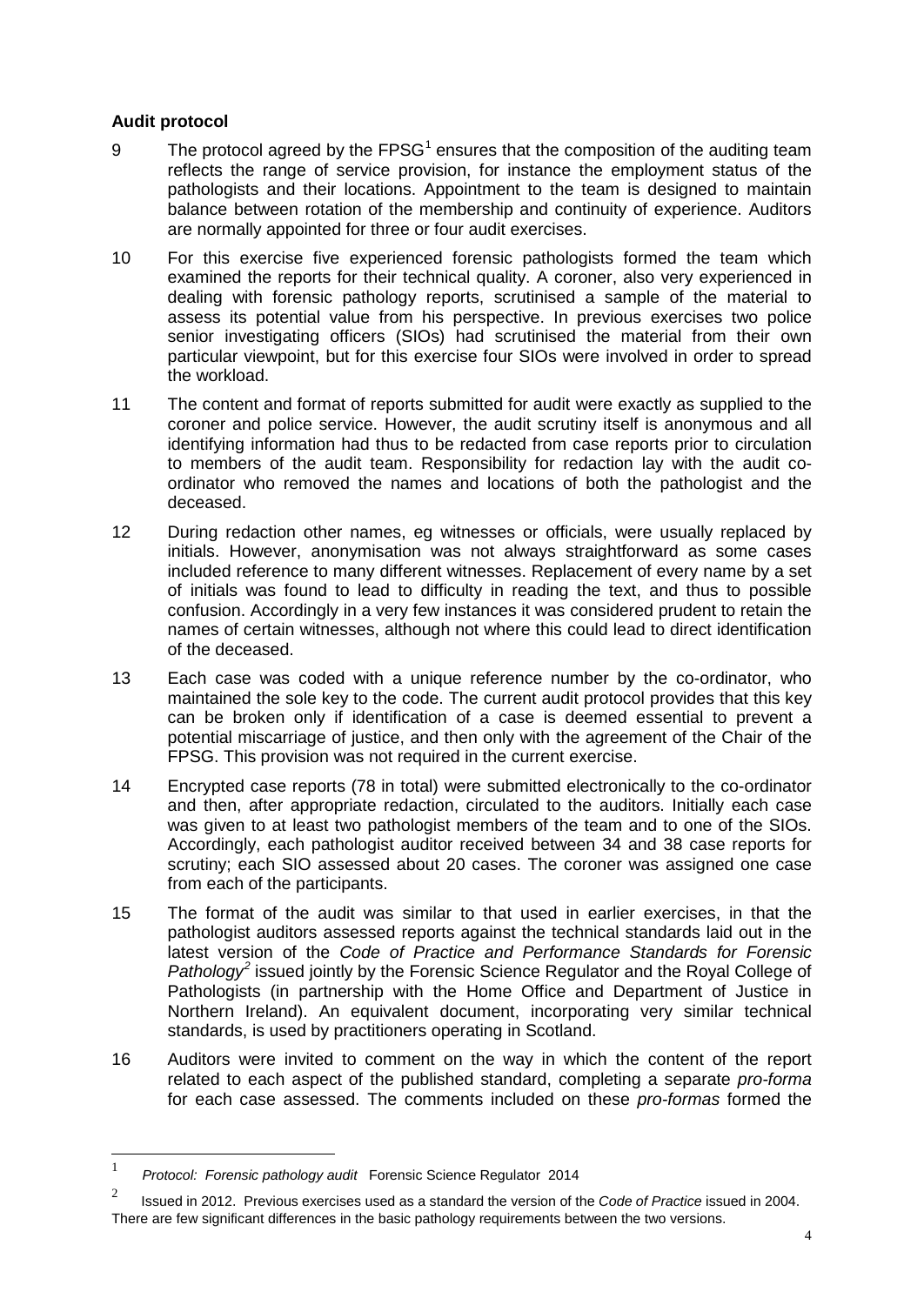basis of both this audit report and the feedback provided to participants at the end of the exercise.

- 17 The non-medical auditors also took note of the Code of Practice but primarily assessed the potential usefulness and comprehensibility of the report to the lay user. These assessments were recorded on a simplified *pro-forma*. Completed forms from all the auditors were returned to the co-ordinator for collation and preparation of the final report.
- 18 At the end of the exercise each participant received a summary of the auditors' findings in relation to the cases which they had submitted. This information was confidential to the individual practitioner concerned, and is not to be released to the public domain. It is intended, however, to form one element of the evidence used in revalidation of the practitioner's General Medical Council licence to practise.

#### **Re-assessment**

19 In the event that any member of the audit team considers that a case raises issues which would benefit from wider discussion, the protocol requires the case in question to be circulated to all the pathologist auditors to enable a broader assessment. In this exercise five such cases were identified for further consideration. These were assigned new identifiers and subsequently scrutinised by all five pathologist auditors. No significant issues were identified during this process.

#### **Structure of the report**

- 20 This present report, which retains anonymity and will be a public document, collates and summarises the findings, highlighting areas of particularly good practice as well as those which may require attention.
- 21 The primary purpose of audit of forensic pathology reports is to monitor the technical standards of the post mortem examination. However, during the course of the assessment a number of other potentially significant issues were identified in which practices differ, such as compliance with the appropriate legal requirements. These issues are not necessarily central to the main thrust of the exercise, although they may influence the effectiveness of the service and its value to its users. Accordingly the opportunity has been taken to explore them in some detail in annexes attached to the report.

# **AUDIT RESULTS**

#### **Introduction**

- 22 The various aspects of case reports were assessed against the headings detailed in Section 7 of the 2012 Code of Practice *'The pathologist's autopsy report'*, and are recorded under these headings in this final audit report. The first part (7.1) of this section of the Code defines the content of the standard.
- 23 The overall standard of the reports submitted for audit was good and, subjectively, better than had been found in previous exercises of this series. Those deviations from best practice, as recommended in the Code of Practice, were noted. Many of these comments are of relatively minor importance; sometimes simply a matter of personal preference. They are, however, intended to stimulate discussion and to facilitate the raising of standards overall.
- 24 The general approach to a post mortem examination will be broadly similar whatever the cause of the death. Accordingly, although the audit involved two different modes of death, this report applies to both types of incident and there has been no need to consider the two series of cases separately.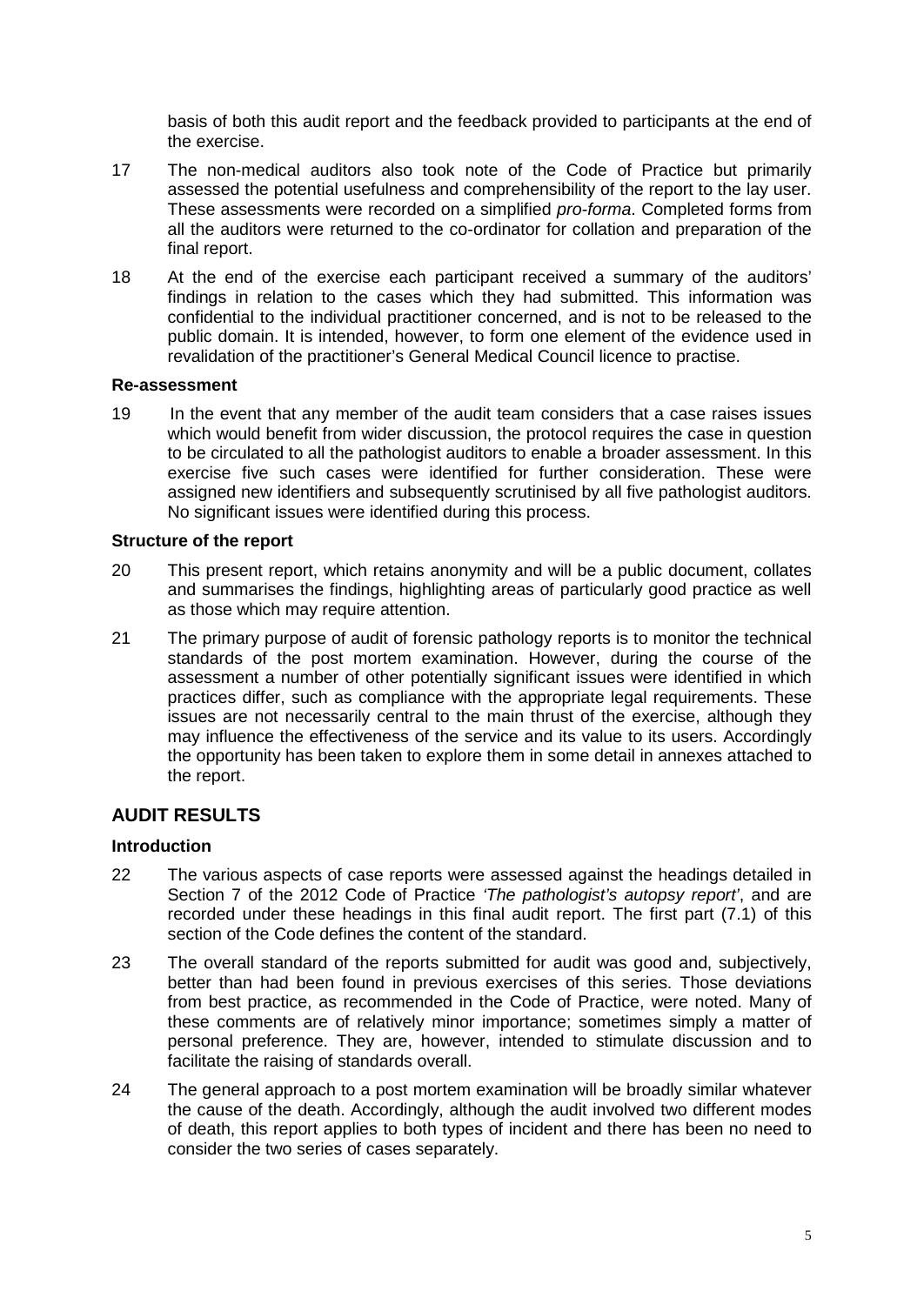25 As in previous audit reports comments on each section of the pathologist's report are prefaced by a summary of the requirements of that particular aspect of the examination.

# *Code of Practice - 7.2.1 General comments*

*The report or statement must be clearly laid out, section by section, in an easily read format. There are a number of statutory declarations and other legal requirements to be complied with regarding the pathologist's status as an expert witness.*

- 26 The reports submitted for audit were not consistent in the legal requirements which they incorporated; similar findings had been recorded in previous audits. This issue is reviewed in Annex A.
- 27 One Home Office practice includes an outline of the standards employed during the post mortem examination and also an explanation of the various 'comparative' terms used in the report. Although the provision of such information is sometimes used in reports issued by other forensic specialists it has not thus far been discussed by the FPSG in relation to forensic pathology. These issues are considered in Annexes B and C.

# *Code of Practice - 7.2.2 Rapid interim account*

*The pathologist may agree with the coroner, the police or the CPS that a rapid briefing be provided within 14 days of the post-mortem examination.*

28 Only limited information about the provision of such reports was available from the audit. This information is explored in Annex D, in parallel with a detailed analysis of the time taken for the issue of all reports.

# *Code of Practice - 7.2.3 Report preamble*

*The preamble should set out details of the deceased and of the autopsy.* 

- 29 The essential information was included.
- 30 In one case the ethnic origin of the deceased had been recorded using an 'IC' code. This is a coding system used by the police and should, perhaps, have no place in a medical setting.

# *Code of Practice - 7.2.4 History[3](#page-5-0)*

*In this section the pathologist is expected to summarise information provided before the autopsy is performed. The Code requires this information to be recorded in full with an acknowledgement that where the information has been obtained from others, rather than being the pathologist's own observations or experience, the pathologist cannot vouch for its accuracy or veracity.*

- 31 This section of the report summarises the information available to the practitioner before the post mortem examination is undertaken and the auditors, especially the investigating officers, stressed the importance of recording this information at the start of the report in order to set the scene. The history should explain why the post mortem examination was approached in a particular manner; it also enables the scientific findings subsequently described to be more readily interpreted in the circumstances of the death.
- 32 It is helpful for the pathologist to have read the deceased's medical history before the post mortem examination is started. Where the death had occurred in hospital the treatment notes had usually been made available. In a number of cases, however, it

<span id="page-5-0"></span> $3$  This section of the Code has been supplemented with guidance issued by the Forensic Science Regulator: *Information to be included in The 'History' Section of a Forensic Pathologist's Report* FSR-G-210 2013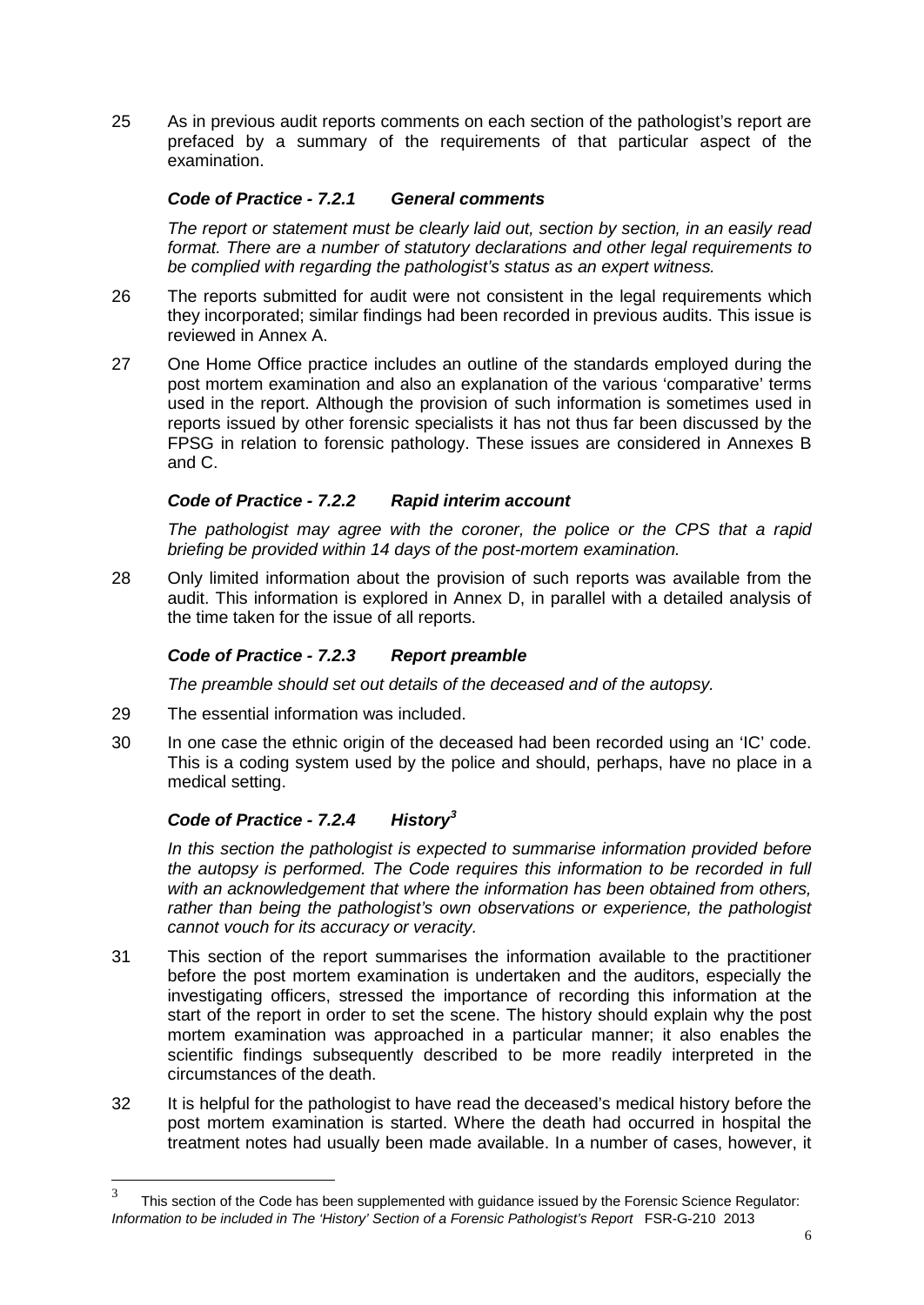was noted that GP notes might have been of more use, had they been available.

33 Case histories were satisfactory, many being detailed and very informative. In four cases (5% of the total) the history was considered rather brief, although adequate for the circumstances.

# *Code of Practice - 7.2.5 The scene of discovery of the body*

*Under this heading pathologists are expected to note full details of the scene of discovery of the body. It is recognised, however, that in many cases the body may be removed for emergency medical treatment prior to death and the scene may therefore possess little of relevance to the pathologist.*

- 34 In only five cases (6% of the total) had visits been made to the scene of the incident. The description of one visit to the scene of a death due to a fall was somewhat confused. The deceased had been found at the foot of an abutment; there was, however, no indication of the height from which the fall had presumably occurred.
- 35 In about one case report in every five specific reference was made to the provision of comprehensive details of the scene of the incident, including still and video photographic evidence. Other practitioners may well have had access to such material but not found it necessary to refer to it in their reports.
- 36 There was no evidence in either series of cases that a pathologist had failed to attend a scene at which useful information might have been obtained in relation to the incident. There may, of course, be other reasons to visit the scene such as to gain experience or to advise others; such considerations are outwith the scope of this audit.

### *Code of Practice - 7.2.6 External appearance of the body*

*The pathologist should record in detail the external appearance of the body, including its state on arrival in the mortuary, and the presence and distribution of bloodstaining. An inventory should be made of clothing as it is removed from the body.*

- 37 Descriptions of the external appearance of the body were good, many being very detailed. Six case reports (8% of the total) contained rather brief descriptions of the external appearance although all were considered adequate in the circumstances.
- 38 In one case no mention was made of the presence or absence of any clothing.
- 39 In three cases (4% of the total) the presence of injuries judged to have been caused around the time of the death had not been adequately distinguished from injuries which had been inflicted on some previous occasion.
- 40 Specific descriptions of the genitalia or anus were not present in a number of case reports; however, the circumstances of the death had given no suggestion that these areas of the body might be particularly significant.

#### *Code of Practice - 7.2.7 Injuries*

*Injuries, however slight, must be described in detail, using recognised terms and appropriate measurements. Their location should be noted in relation to anatomical landmarks. Where there are many injuries a clear numbering system should be employed in the report to aid identification. Lack of suitable numbering could render subsequent reference to the report more difficult, for instance when giving evidence in court.*

41 Injuries were almost always well recorded, with very detailed descriptions in a number of case reports. Ligature marks, where present, were well described although in two cases their precise locations had not been recorded with respect to fixed anatomical landmarks.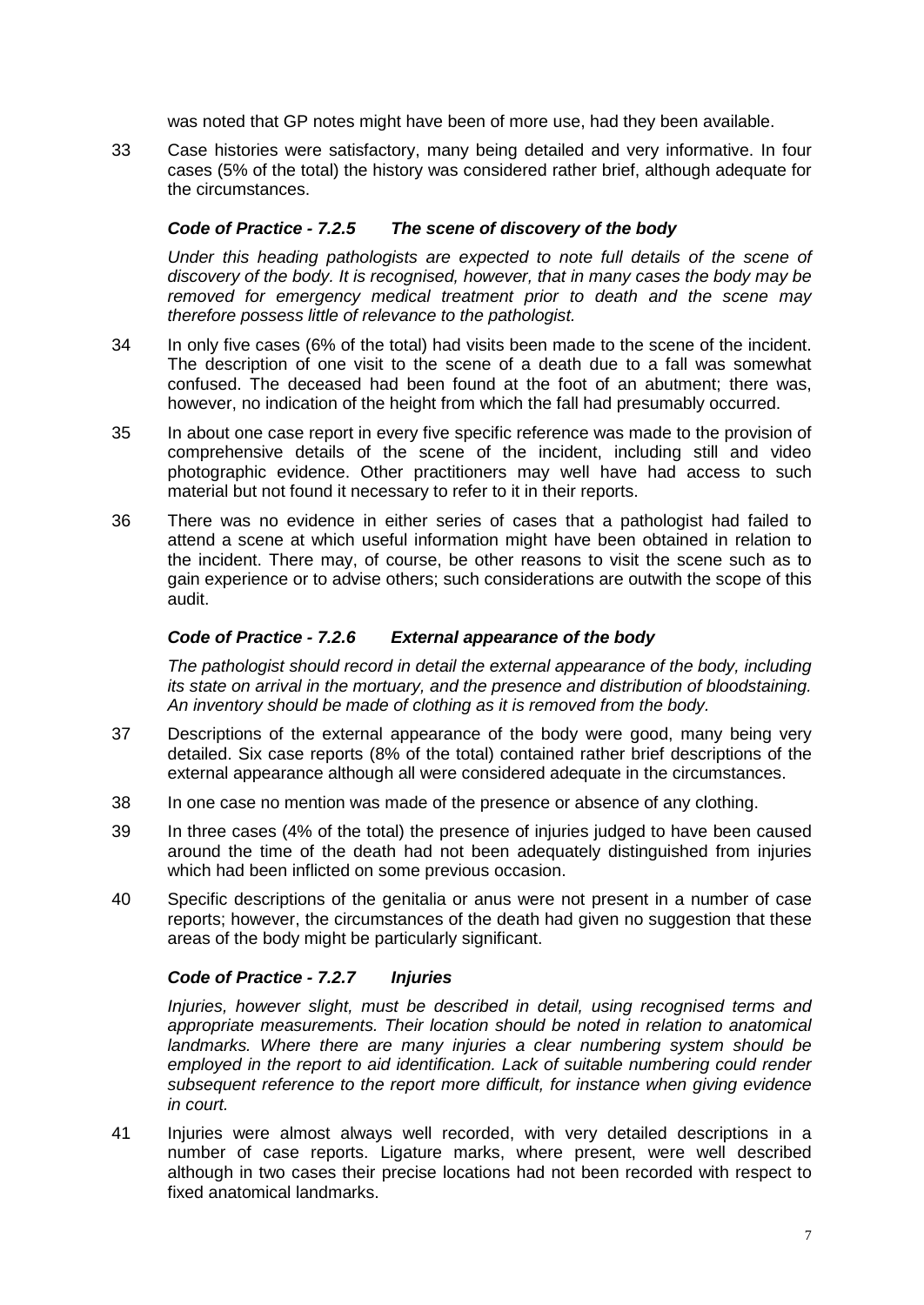42 In seven cases descriptions of the injuries were presented as a simple list. Auditors noted that the report might have been more 'user friendly', for instance at inquest or during a trial, if the injuries had been numbered and/or grouped under sub-headings.

### *Code of Practice - 7.2.8 Internal examination*

*The internal examination must follow the Royal College of Pathologists' Guidelines on Autopsy Practice. Particular note must be made of diseased or injured organs. Report sub-headings may be useful in organising the information. Organ weights should be recorded*.

- 43 The internal examination in both series of cases was generally very well described.
- 44 The presence of urine in the bladder was noted in many cases although its volume was not always recorded.
- 45 In one case the facial bones were described as being 'intact to palpation' even though the jaw itself was fractured; whether upper or lower jaw was not recorded.
- 46 In one case the presence of a 'small' aortic aneurysm 'up to 35cm' in diameter was noted; this was assumed to be a typographic error.
- 47 Several practitioners record organ weights in a list separate from the descriptions of the organs to which they refer. The consensus view of the auditors is that recording weights alongside the descriptions of the organs themselves leads to easier comprehension. It is recognised, however, that this is a matter of personal preference.

#### *Code of Practice - 7.2.9 Supplementary examinations*

*The involvement of other specialists should be included under this heading, and the results of their examinations noted. Most cases will involve toxicological examination, and specialisms such as paediatric pathology, radiology, etc will be included where appropriate.* 

- 48 Appropriate supplementary examinations had been carried out; in several instances the extent of these further examinations was particularly wide ranging. No histology had been carried out in three cases (4% of the total) due to a ruling by the coroner.
- 49 In two cases histology was considered unnecessary following discussions with police investigating officers. Police officers should be informed of such decisions and of the underlying reasoning; however, they should play no part in the decision making which should be a matter of professional opinion.
- 50 It was suggested in one case that more, potentially useful, information might have been obtained from the brain if the examination had been carried out by a specialist neuropathologist rather than by the forensic pathologist. It was not, however, suggested that the basic conclusions were incorrect. Similar comments have been made in previous audit exercises, and the shortage of appropriate specialists is well recognised.

#### *Code of Practice - 7.2.10 Commentary and Conclusions*

*In the Commentary and Conclusions section the pathologist should explain the cause and mechanism of the death, using language which is precise and accurate in medical terms but also readily comprehensible to the lay reader. It is primarily from the commentary and conclusions that the police and prosecuting authorities will have to assess the relevance of the medical evidence to their consideration of the case.*

51 Commentaries in general were entirely satisfactory, many involving a thorough, well argued and detailed discussion of the various issues. These were well set out and, in the words of one auditor, 'an enjoyable read'.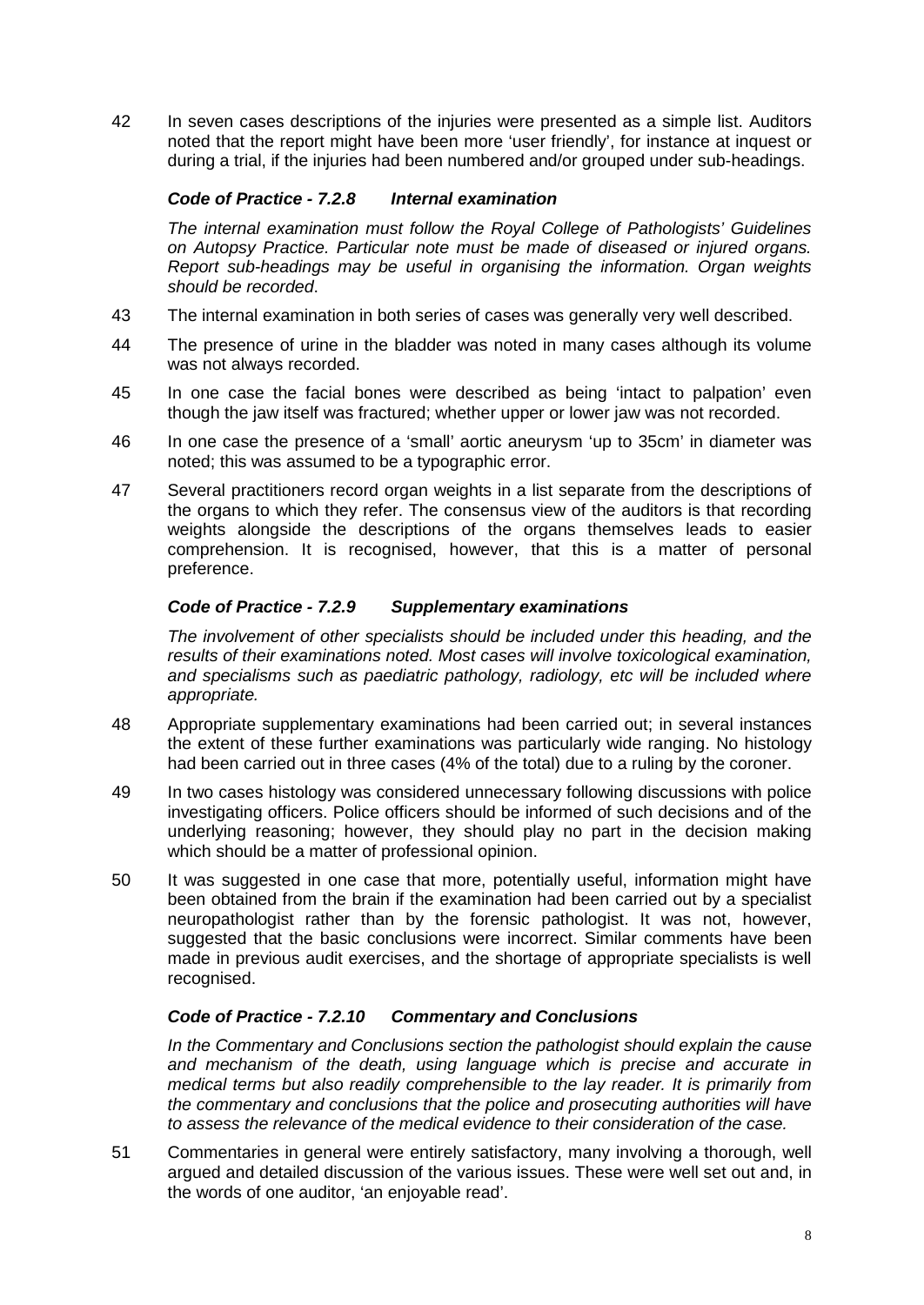- 52 Seven case reports (9% of the total) included a commentary which was considered brief, although just about adequate in the circumstances.
- 53 Where interpretation of the findings has necessitated reference to the work of others details of the relevant literature or other information should be included in the report. Such references were noted in two reports; it may be that other reports should have included this information.
- 54 This section of the report deals with interpretation rather than straightforward recording of the findings themselves. Accordingly, it may be inevitable that individual auditors highlight issues which they personally consider relevant, although other team members do not mention these issues. This demonstrates the importance of having cases scrutinised by more than one auditor, in order that the overall assessment of the material shall be fair and objective.

#### *Code of Practice - 7.2.11 Cause of death*

*The cause of death is normally expressed in the manner approved by the Registrar General, although it is often important to elaborate on the information for those who may be unfamiliar with the format.*

- 55 The cause of death had been recorded in the prescribed manner in the majority of cases. A discursive explanation was given in a small number of cases; this is usually acceptable where the cause is not clearly defined.
- 56 In two cases no certifiable cause of death was offered. Auditors considered that recording the death as 'unascertained' would have been satisfactory in the circumstances. Not offering a cause of death should be considered an unacceptable conclusion, unless the report is clearly a preliminary account of the investigation. Death certification is provided 'to the best of my knowledge and belief' and it is the responsibility of the expert to provide this information.
- 57 While in no way incorrect, the term 'ligature strangulation' may suggest homicide, and pathologists should be clear what precisely is intended by the words they use.
- 58 One auditor commented that use of the term 'hanging' has been associated in the public mind with judicial execution, and perhaps 'ligature suspension' might be a preferable term. It was recognised, however, that this was a personal preference.

#### *Code of Practice - 7.2.12 Retention of samples*

*Every report should record what materials or samples have been retained after the examination and where they are located. These samples may have been generated during the examination. There may also be 'unused material' – samples provided to but not subsequently examined by the pathologist.*

- 59 During the course of the post mortem examination the pathologist will usually generate samples, for example, blood, to be retained for further examination by the pathologist or others. Such samples will be assigned alphanumeric references recording their origin at the post mortem examination. Every report submitted for audit contained lists indicating this information.
- 60 In ten of the cases in which the collection of blood for further examination was mentioned, the site of sampling had not been recorded.
- 61 The recording of 'unused material' is considered in section 7.2.15.

#### *Code of Practice - 7.2.13 Final check*

*Before the report is signed and issued the pathologist should have checked it for factual errors as well as typographical or grammatical mistakes.*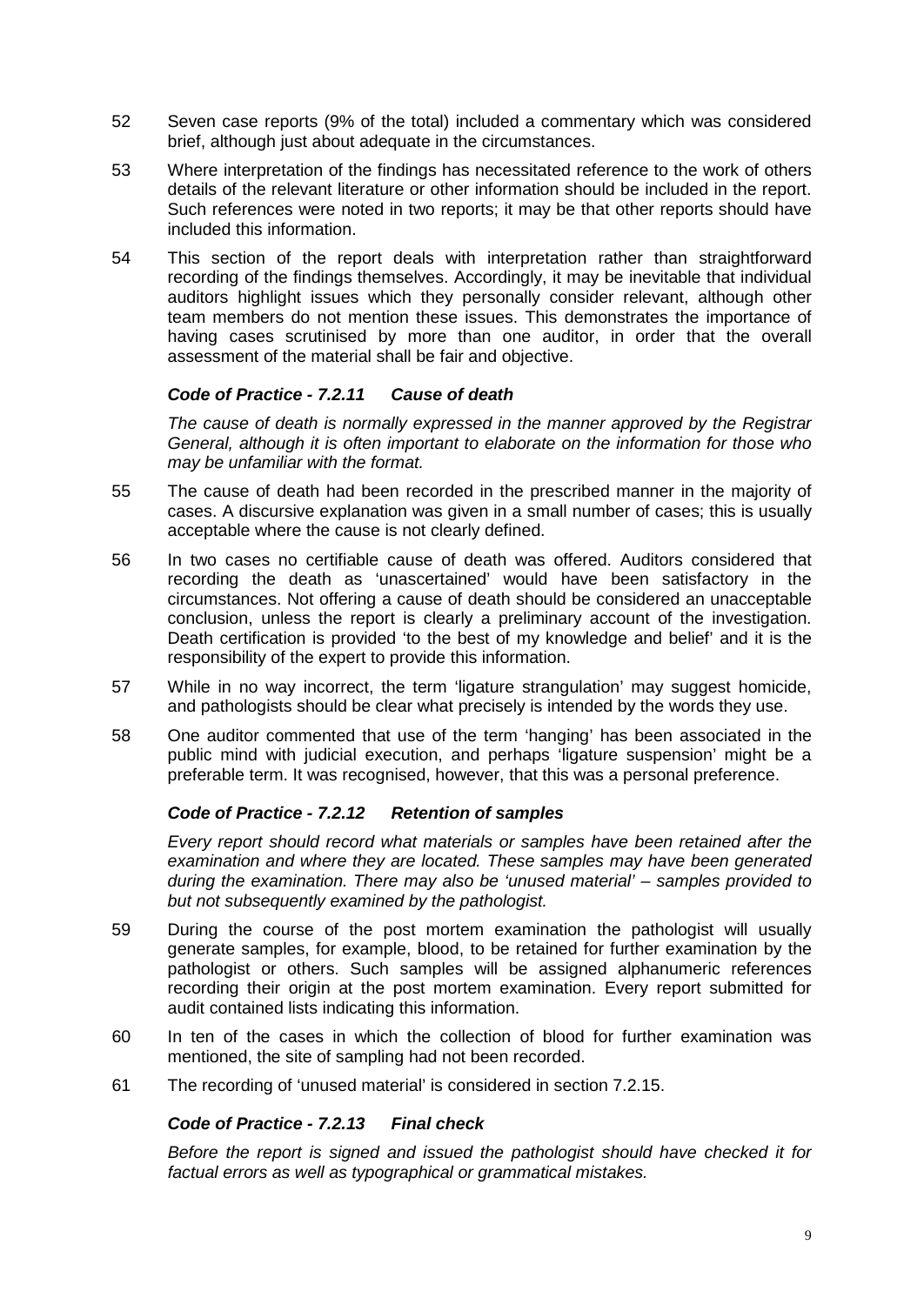- 62 During scrutiny of the reports a number of typographic and other errors were noted; this problem has been commented on during every exercise in the current series of audits. Examples noted this year ranged from the trivial:
	- *'leach' instead of 'leech'*
	- *'physchosis' instead of 'psychosis'*
	- *'cervedilol' instead of 'carvedilol'*
	- *'… deceased male was found in a car park that had died as a result of multiple blunt force injuries ... '*
	- The body was found dead *'… at the scene, below Floor Flat…'*

and the incomprehensible:

• *'… the male struck the dog over the head rendering it unconscious. The dog ran from the room.'*

to the potentially more significant:

- The same sample was identified by two completely different exhibit reference numbers at different points in the report, with no explanation of the discrepancy. Two reports in this exercise included such an error.
- Incorrect dates included the date of death and of the post mortem examination being recorded as December 2015 (later, in fact, than the date of submission of the report for audit). According to the text the incident occurred in 2014.
- 63 While at least some of these errors may not in themselves be of any great note they reflect a lack of care in proof-reading. It is unfortunate that reports of audit exercises have to continue to comment in this way. Such errors also call into question the validity and usefulness of the Critical Conclusions Check.

#### **Critical Conclusions Check**

- 64 Reports issued by a Home Office registered pathologist must have been subjected to a Critical Conclusions Check by a colleague, who should indicate that such a check has been carried out. There was reference to this check in nearly two-thirds of the reports (62% of the total). One practice includes a signed declaration by a named checking pathologist. Other practices simply record that the report had been subject to such checking.
- 65 It seems clear from the foregoing paragraphs that these checks sometimes fail to identify errors. However, one may question how far the actions of the checker are prescribed. Are errors pointed out to the author of the report? If they are is the author bound to correct them? And, more importantly, what are the respective responsibilities of the author and the checker should the latter disagree with the conclusions drawn from the scientific findings?
- 66 The criteria for the Critical Conclusions Check are set out in the Code of Practice standards (sec 7.1). The pathologist must:

*c) have in place, for all cases involving violent or suspicious death, a critical conclusions check procedure, whereby another suitably qualified forensic pathologist (on the Home Office Register where the initial pathologist is registered) scrutinises the report to ensure that (i) the report is internally consistent, (ii) the conclusions drawn are justifiable from the information set out in the report and (iii) the report is capable of being understood without reference to other material*

*d) ensure the report states a critical conclusions check has been performed but not make any suggestion of support from the person performing the check*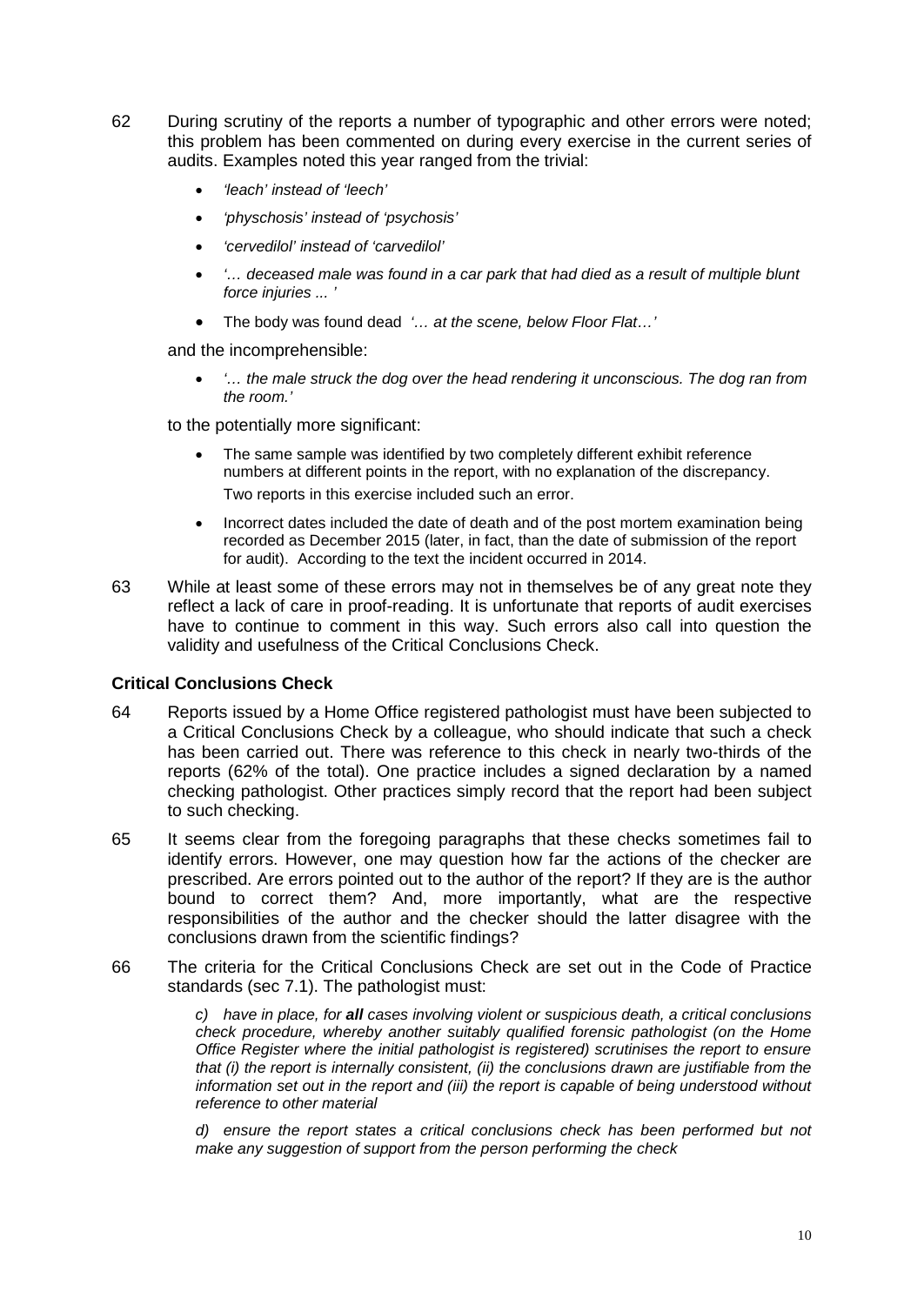- 67 It is suggested that these terms may not be entirely clearly defined and therefore the FPSG and/or the Pathology Delivery Board (PDB) may wish to review once again the nature of the Critical Conclusions Check, together with the responsibilities and duties of the checker. Any such discussion would presumably need to distinguish the nature of this checking from the 'double doctor' reporting procedure used in other jurisdictions.
- 68 The Critical Conclusions Check procedure is not a requirement outwith England and Wales, but similar provisions may apply.

#### *Code of Practice - 7.2.14 Time of submission of the report*

Pathologists must submit their completed reports to the coroner and to the *investigating officer as soon as practically possible.*

- 69 Data on the time elapsed prior to issue of the report was available on 54 cases submitted for this audit, all from Home Office registered practitioners and a relatively small sample for statistical purposes. The mean time taken from the date of the examination until issue of the report by the pathologist was 126 days. The median time was 108 days, with a range of 10 to 327 days. The considerable difference between the median and mean reflects the presence of a small proportion of cases which took extremely long times to report.
- 70 Some comment on the time taken for pathologists to issue their reports has been made in every audit of the current series. This was, however, the first occasion in which adverse comment on timeliness has been made by both pathologist and lay auditors and accordingly the decision was taken to explore the subject once again.
- 71 The Code of Practice specifically requests the pathologist to:

*'produce the report as quickly as is possible, after production of necessary analytical*  reports, with regard to the complexity of the case and within an agreed timescale, *depending on the investigations and expertise required' [4](#page-10-0)*

72 Reasons often cited for the delay in issuing the report have included the time taken for specialist examinations, for example neuropathology, to be carried out. While specialist examinations can undoubtedly provide some explanation for long delays, examination of the relevant dates demonstrated that this was seldom the complete answer. This analysis also identified considerable differences between individual Home Office practices. Accordingly such timeliness data as was available has been analysed in some detail (Annex D).

# *Code of Practice - 7.2.15 Disclosure of information to the defence*

*The pathologist acting for the Crown must notify the police and the CPS of the existence of any unused material*

- 73 The Crown Prosecution Service (CPS) guidance for expert witnesses<sup>[5](#page-10-1)</sup> requires the pathologist to provide a **disclosure schedule** – a list of materials in the possession of the pathologist whether used or unused during the examination, any of which may be relevant to other interested parties. Such an index was present, or referred to, in just 38% of the reports submitted.
- 74 These requirements are quite specific and it is recommended that practitioners revisit the appropriate guidance, as discussed in Annex A.

<span id="page-10-0"></span> <sup>4</sup> *Code of Practice 2012* Sec 7.1 (g)

<span id="page-10-1"></span><sup>5</sup> *Guidance Booklet for Experts Disclosure: Experts' Evidence, Case Management and Unused Material* CPS 2010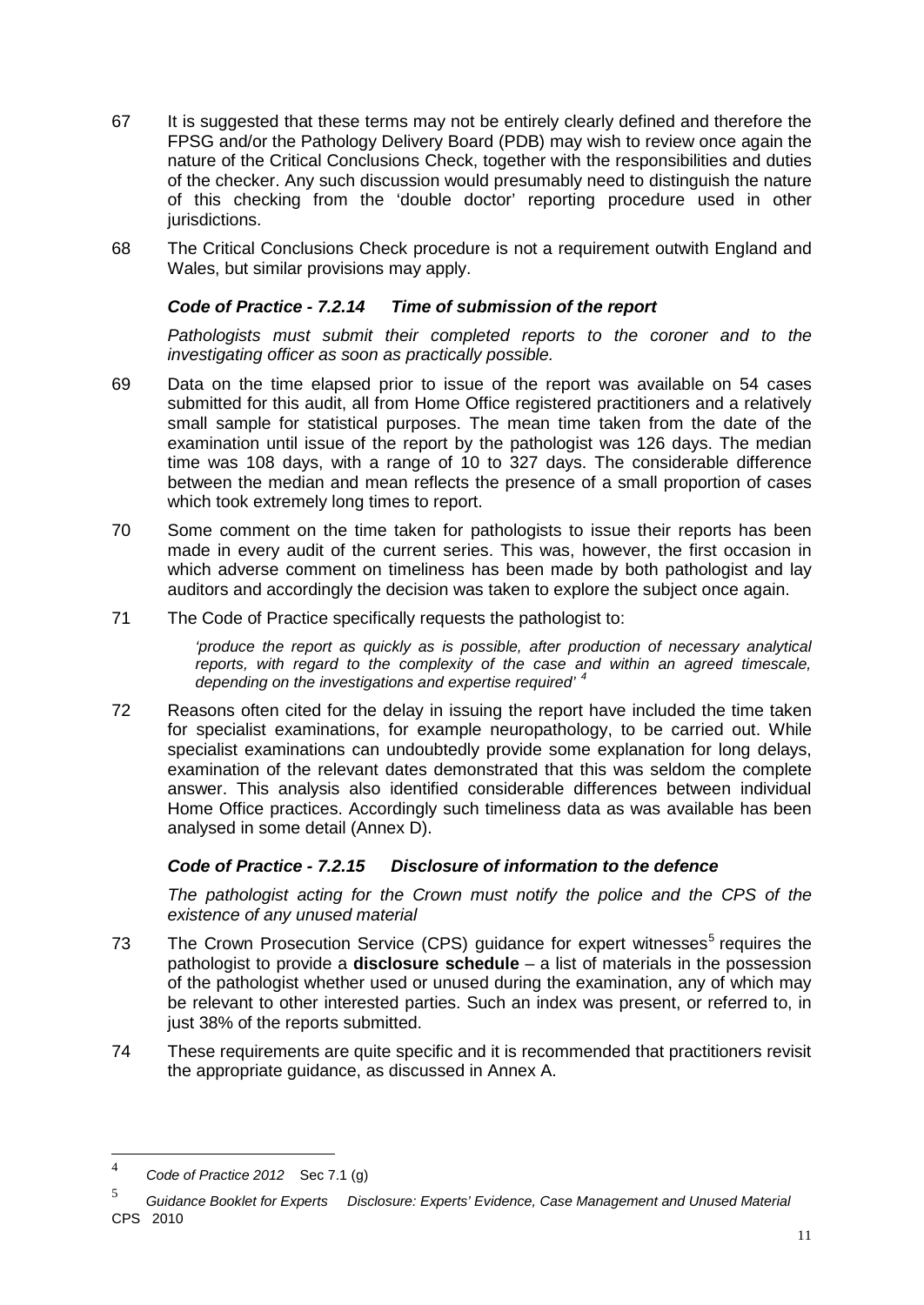#### *Code of Practice - 7.2.16 Change of opinion*

*Where a pathologist wishes to change a view already expressed in a report this should be achieved by issuing a new report setting out the new position taken by the pathologist and the reason for the change of position. Pathologists must not issue a re-worded document without making clear why that has been done.*

75 One case was identified in which the author had issued a new and separate report drawing attention to an error in the original document, in compliance with the Code of Practice.

# *Code of Practice - 7.2.17 Views of others*

*Where, during an examination, another expert agrees with a finding of fact it is*  acceptable to state in the report that there was such agreement. However, the *significance of findings can be subjective and accordingly it is not acceptable to state that the other expert is in agreement with their opinion.*

- 76 There were four cases in which the post mortem examination had been carried out in conjunction with another practitioner – a 'double doctor' autopsy. The criminal justice system in Scotland routinely requires certain examinations to be carried out in this manner.
- 77 Such a procedure may also be undertaken where it is considered that specialist assistance during the examination may help in the investigation of the death. For instance, where the deceased is a baby or infant a paediatric pathologist will usually carry out an examination in conjunction with the forensic pathologist.
- 78 There were also two case reports in which the author noted that a further, eg defence, examination undertaken by another practitioner had taken place after the initial autopsy.

#### **Comments made by the coroner**

- 79 A clear statement of the cause of death is a primary requirement for the coroner, and this was usually set out as formally prescribed. There was also a number of cases in which the cause of death was described in a narrative manner. The situations were well explained, and accordingly considered acceptable.
- 80 There were, however, a few cases in which the cause of death was not expressed in an entirely clear manner and two cases in which no cause was offered. Where the scientific findings are vague or confusing it is entirely acceptable to record the cause of death as 'unascertained'; not providing any cause is usually an unacceptable conclusion on the part of the pathologist. This is the point already noted by the pathologist auditors under 7.2.11.
- 81 There were some less common medical terms used, the meaning of which should perhaps have been explained, for instance, serotonin syndrome and rhabdomyolysis.
- 82 It was considered important that a clear distinction be made between deaths due to 'ligature strangling' and 'ligature suspension'.
- 83 The value of vague descriptions was questioned in a number of case reports, for instance 'consistent with drowning' and 'most likely due to'. It is noted that the use of 'consistent with' has been criticised by the Court of Appeal<sup>[6](#page-11-0)</sup>. Accordingly the inclusion of some form of explanatory note referring to the strength of the evidence offered is explored further in Annex C.
- 84 In one report the pathologist had noted that the victim was 'unlikely to have suffered'. While such a comment may perhaps be comforting to relatives its inclusion in a pathologist's report was not considered appropriate.

<span id="page-11-0"></span> <sup>6</sup> Criticism of evidence given by forensic pathologist in R-v-Puaca [2005] EWCA Crim 3001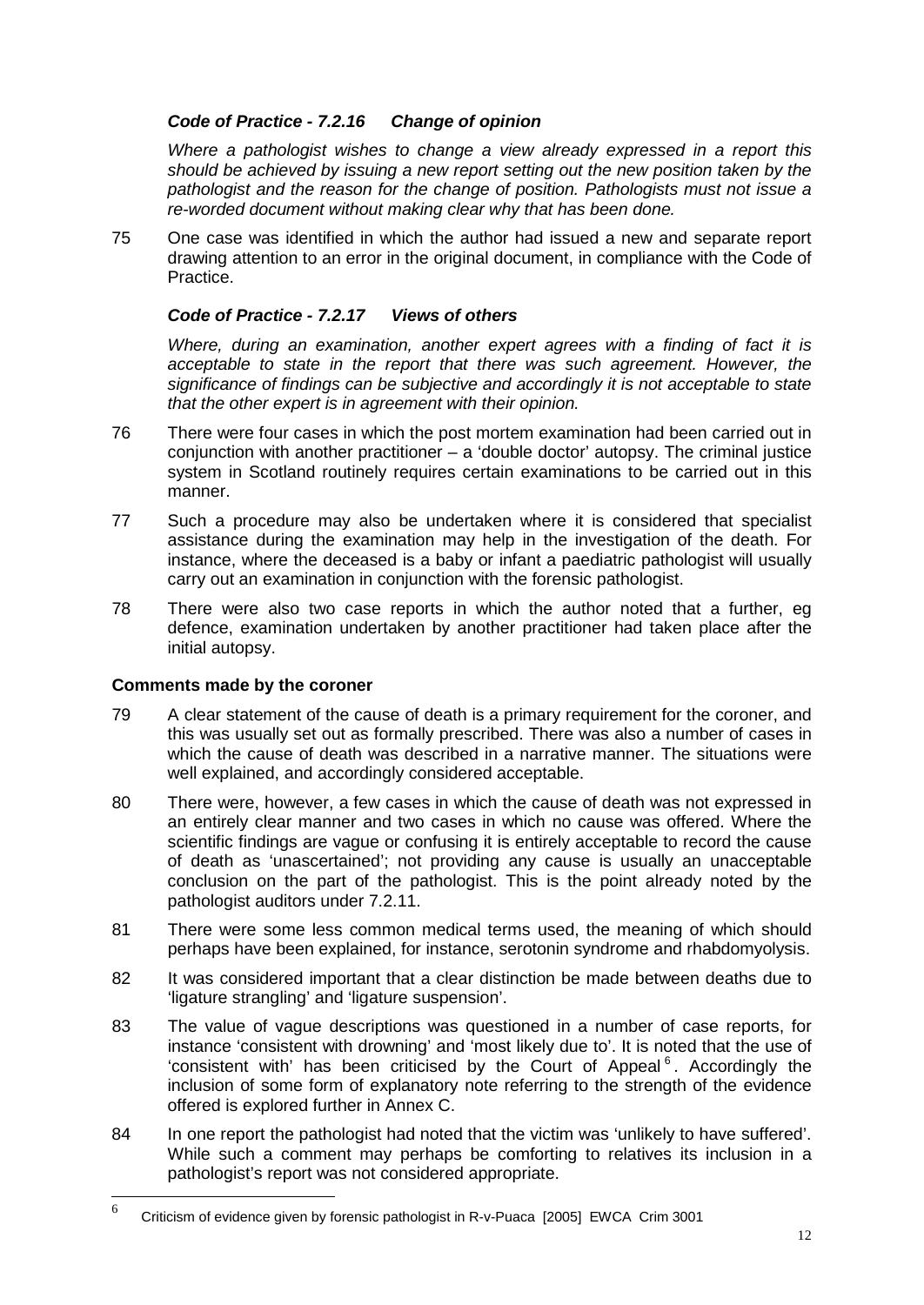#### **Comments made by the police senior investigating officers (SIOs)**

85 Comments made by the police auditors are always helpful in that they can offer a different perspective on the material through assessing its potential value to the investigator. The SIOs who took part in this latest exercise provided a number of useful comments, the overwhelming majority of which were positive, for instance:

*'a clear, unambiguous statement, easily understood'*

*'I would find this statement most useful to a police investigation'*

*'The conclusions are clear and understandable'*

- 86 There was, however, a small number of case reports in which the cause of death was not considered to be explained clearly enough for the non-medical reader, although it was conceded that the clinical detail was probably adequate.
- 87 Several reports contained information obtained from the statements of other witnesses. It was considered that, while this information might be of value in fleshing out the circumstances of the death, it could lead to potential difficulty at court should a witness statement not come up to proof. Where statements were summarised for inclusion in a pathologist's report the importance of their accuracy was also stressed.
- 88 These auditors proposed that in this respect potential problems could be obviated if pathologists always included a statement to the effect that the briefing information incorporated in their report had been given to them, and that accordingly they were unable to confirm its veracity. However, as already observed in 7.2.4, guidance to this effect is already included in the Code of Practice and the subsequent Forensic Science Regulator's note.
- 89 The length of a report was not necessarily any guide to its usefulness, some long reports being considered to be somewhat confusing. It was, however, recognised that where the circumstances are unclear or there are complex technical issues to describe a lengthy report may be inevitable. In these instances the SIOs emphasised the importance of clarity of thought and expression.
- 90 The question of timeliness was raised in many assessments. Auditors often made specific note of the length of time between the post mortem examination and issue of the report. Not providing a report within a reasonable timescale appears to be of considerable concern to investigators; one officer referred to often having to wait eight months for a report. The problems of timeliness are explored in Annex D.

#### **The layout and format of the report**

- 91 Neither the layout nor the format of the pathologist's report are prescribed in the Code of Practice, and all practices develop their own 'house' style. Nevertheless, it is essential that the report be laid out in such a way as to be readily accessible, not only to clinical colleagues, but also to readers who may have no medical knowledge.
- 92 That being the situation, each member of the audit team was invited to comment on the way in which the report was laid out. In this respect the views of the coroner and the investigating officers were particularly significant. There was overall agreement that the reports submitted for this exercise were well presented and easy to read. Those few instances where this was not entirely true have been noted in the foregoing paragraphs.

#### **Consistency**

93 While the technical standards of the post mortem examination are carried out and reported to a high and consistent standard the same does not apply to the format of the report, especially with reference to the various legal requirements. Practices are autonomous bodies; nevertheless it could perhaps be argued that every report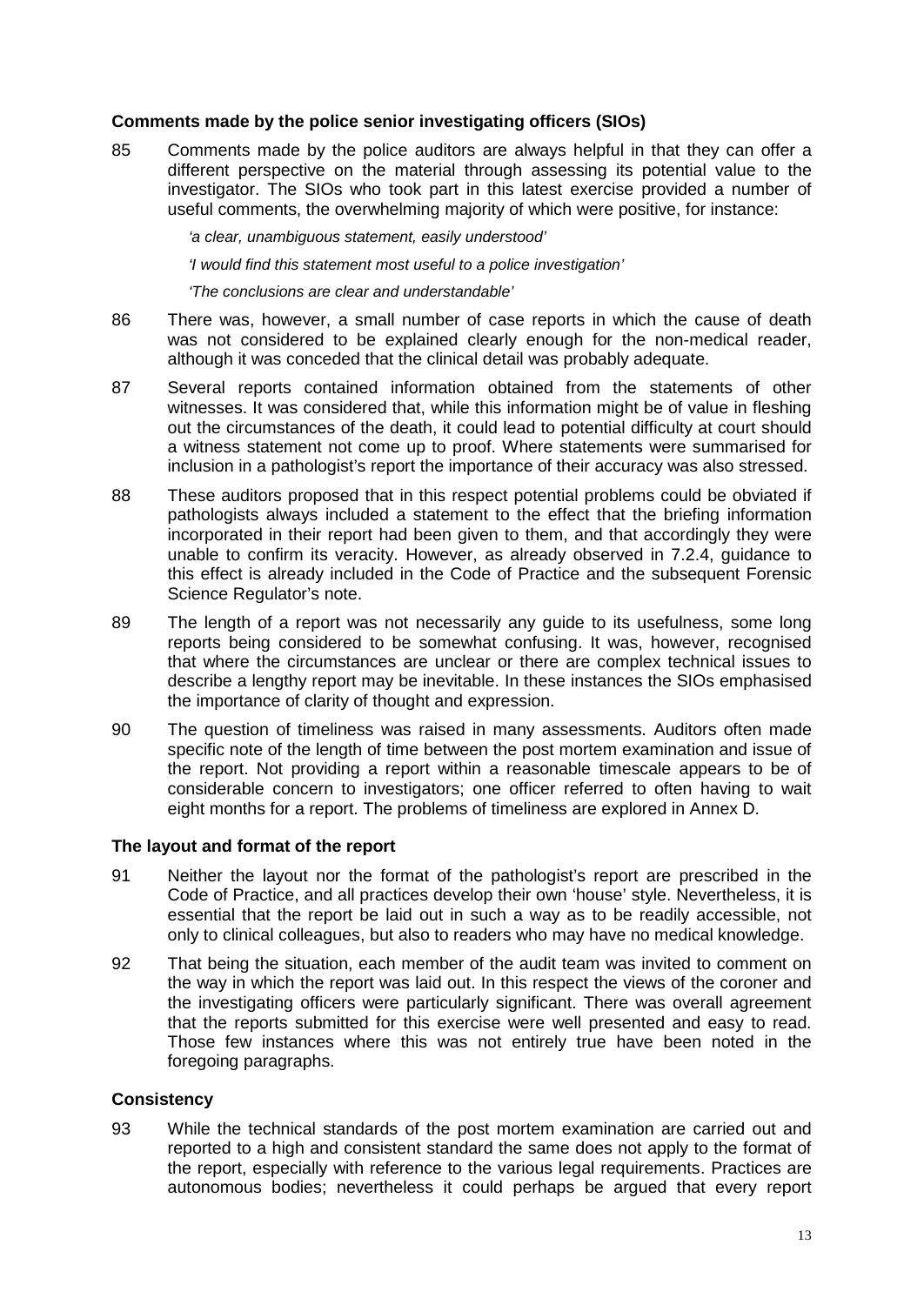issued by a Home Office registered pathologist should have a consistent format, including the appropriate statutory declarations.

- 94 The need for a pathologist's report to contain a summary of the 'Examination Standards' (as adopted by one Home Office practice and illustrated in Annex B) should perhaps be reviewed by the FPSG. Is it necessary, or appropriate, to document the various standards documents used for reference?
- 95 It may also be instructive to discuss whether offering an explanation of the descriptive words can offer significant assistance to the reader of the report. The difficulty of appreciating the strength of evidence was commented on by lay members of the audit team and the topic is explored in Annex C.
- 96 It may be important to reiterate that although broadly similar rules apply to those pathologists who operate outwith England and Wales, the different jurisdictions may impose their own requirements on the content and format of the pathologist's report.

### **RECOMMENDATIONS**

97 It is suggested that the following recommendations flow from this audit exercise:

| The inclusion of legal requirements in pathologists' reports should be revisited in the light<br>of CPS guidance | 26 and Annex A      |
|------------------------------------------------------------------------------------------------------------------|---------------------|
| The potential value of attempting to explain the strength of the evidence adduced should<br>be reviewed          | 27, 83, and Annex C |
| The value of Rapid Interim Accounts                                                                              | 28 and Annex D      |
| The shortage of specialist pathologists, eg neuropathologists                                                    | 50                  |
| The need to revisit the nature and conduct of the Critical Conclusions Check                                     | 64                  |
| The need to review delays in issuing reports                                                                     | 69, 90 and Annex D  |
| The need to revisit CPS requirements for disclosure                                                              | 73 and Annex A      |

# **CONCLUSIONS**

98 This was the fifth in the series of audits of the work of forensic pathologists carried out on behalf of the Home Office Forensic Pathology Specialist Group. Case reports were submitted by Home Office registered pathologists and by forensic practitioners operating within Scotland and Northern Ireland. The reports submitted for this exercise were generally of a high and consistent standard. However, a number of areas of relatively minor, albeit important, concern have been identified.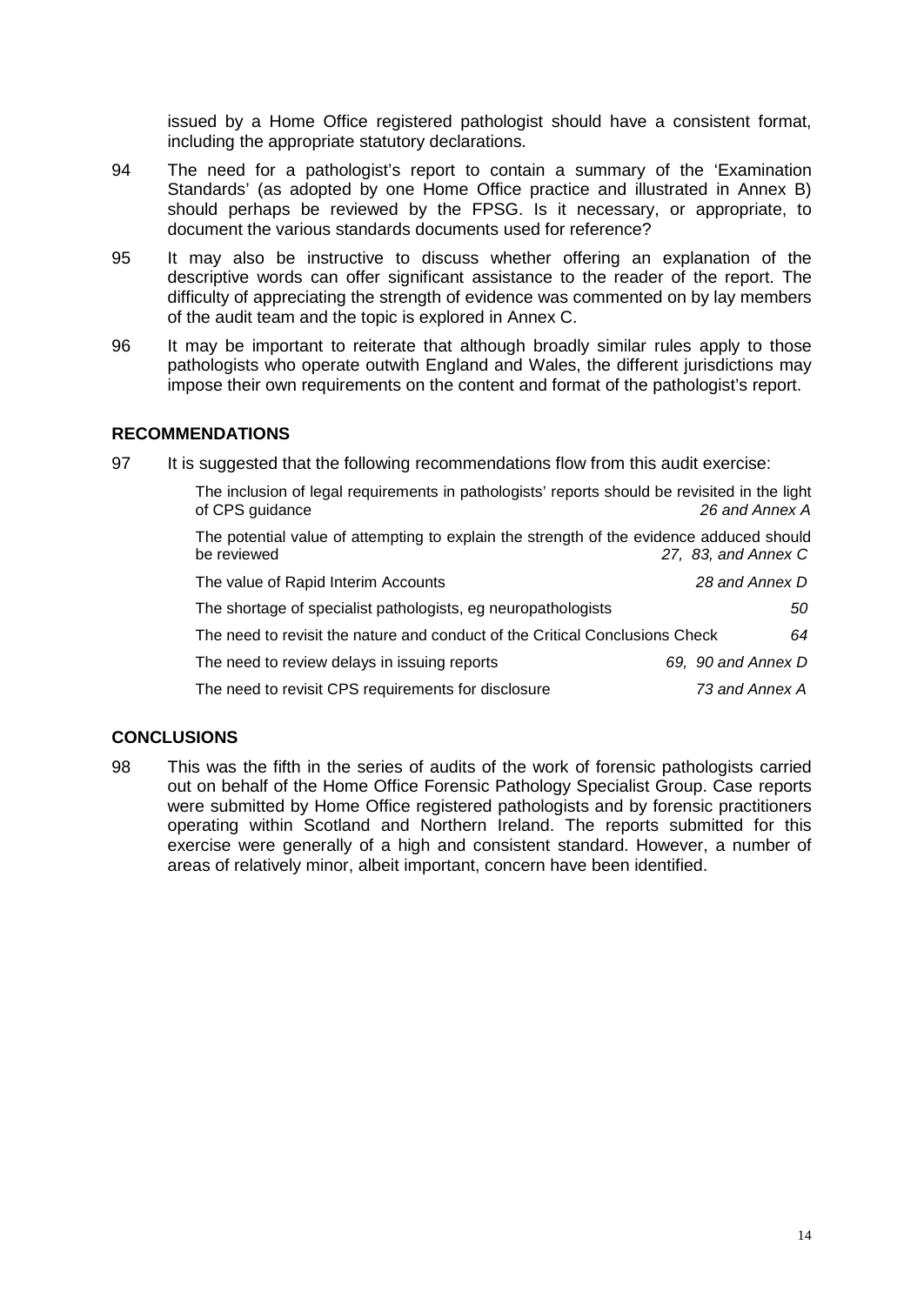### **Annex A**

# **Statutory declarations and other legal requirements**

- A.1 The following notes apply solely to evidence prepared for use in the Criminal Justice System as it applies within England and Wales, although no doubt similar requirements exist outwith this jurisdiction.
- A.2 Throughout this paper the document issued by the pathologist to the coroner and investigating officer, and submitted for audit, has been referred to as a 'report' – a convenient term which will continue to be used. In legal terms, however, evidence may be adduced as a report or as a statement, with requirements which may apply to one format or the other. Most of the material submitted for audit was actually in statement form and would be expected to comply with the appropriate requirements.
- A.3 The Criminal Procedure Rules  $(CrimPR)^7$  $(CrimPR)^7$  govern the conduct of criminal trials and provide guidance for the involvement of experts, including the format and content of reports and statements which are offered in evidence. Certain legal requirements, including declarations relating to the status of the pathologist as an expert, must be complied with whenever evidence is prepared for use within the criminal justice system.

*'1.2.2 In presenting expert evidence the witness's "duty is to furnish the Judge or jury with the necessary scientific criteria for testing the accuracy of their conclusions, so as to*  enable the Judge or jury to form their own independent judgment by the application of *these criteria to the facts proved in evidence. …..*

*1.2.3 This places the expert witness in a privileged position. The nature of the role requires that the witness comply with certain obligations' [8](#page-14-1)*

The Code of Practice also prescribes compliance with the relevant legislation; the practitioner must:

*'ensure the report meets the requirements set out in Part 33 of the Criminal Procedure Rules' [9](#page-14-2)*

- A.4 The current Code of Practice for Home Office registered forensic pathologists does not specify a format for the post mortem examination report. In consequence practices develop their own 'house' style, leading to considerable variation in the formats employed.
- A.5 Relevant information for experts instructed by the prosecution is available from the Crown Prosecution Service<sup>[10](#page-14-3)</sup>. More generic information on the responsibilities of the expert witness, with particular reference to disclosure, is available in a further CPS document<sup>[11](#page-14-4)</sup>. An equivalent document has been produced by the Crown Office in Scotland<sup>[12](#page-14-5)</sup>. The basic requirements for a forensic pathologist's witness statement were set out in a note circulated to all Home Office practices in 2007<sup>[13](#page-14-6)</sup>.

<span id="page-14-0"></span> <sup>7</sup> Consolidated Criminal Procedure Rules 2010; Part 33 (amended in 2015; Part 33 became Part 19, but without significant change to the elements relating to expert witness evidence apart from indexing of the material)

<span id="page-14-1"></span><sup>8</sup> *Legal Obligations* Forensic Science Regulator – Information FSR-I-400 (Issue 3) 2015 *(pp 1.2.2-3)*

<span id="page-14-2"></span><sup>9</sup> *Code of Practice <sup>2012</sup>* Sec. 7.1 (b)

<span id="page-14-3"></span><sup>10</sup> *Guidance Booklet for Experts* CPS *ibid*

<span id="page-14-4"></span><sup>11</sup> *Crown Prosecution Service: Guidance on Expert Evidence'* CPS, 2014

<span id="page-14-5"></span><sup>12</sup> *Guidance booklet for expert witnesses The role of the expert witness and disclosure* Crown Office and Procurator Fiscal Service, Edinburgh 2014

<span id="page-14-6"></span> $13$  Home Office Forensic Pathology Council; Witness Statements – Basic Requirements Note distributed to HO practices on 9 Feb 2007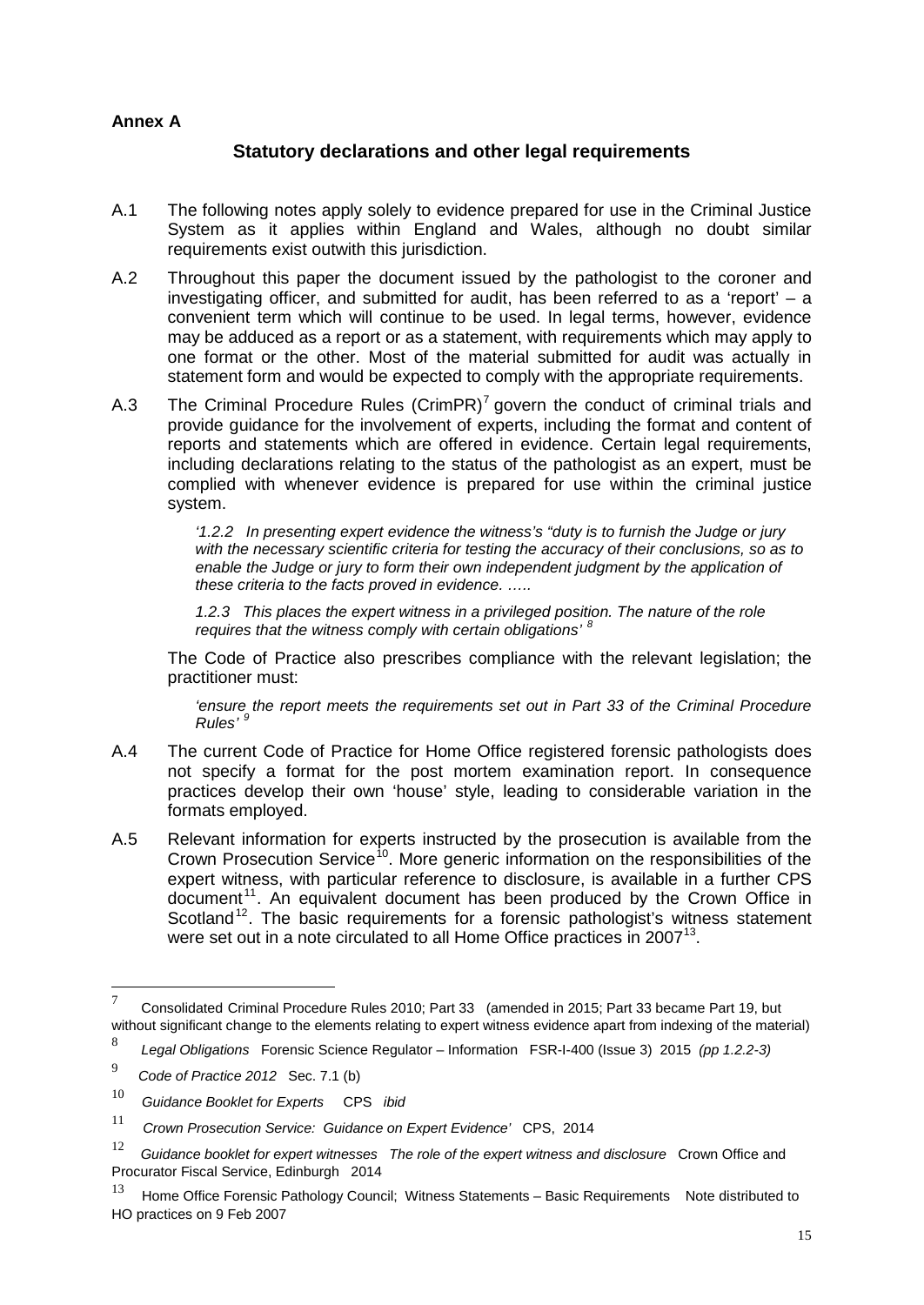- A.6 More recently the Forensic Science Regulator has issued comprehensive information on the various requirements (Legal Obligations<sup>[14](#page-15-0)</sup>) from which the advice stated above has been quoted. The Regulator has also issued draft guidance based on these requirements (Draft Statement Guidance<sup>[15](#page-15-1)</sup>).
- A.7 These last documents from the Regulator set out clearly the requirements which should be complied with by any practitioner offering evidence within the Criminal Justice System in England and Wales. In summary, the information which must accompany every forensic pathologist's report includes:

*A declaration that the pathologist understands and accepts the requirements that apply to expert witnesses.* 

*A summary of the qualifications which permit the practitioner to act as an expert in forensic pathology – effectively a 'mini-CV'.* 

*Confirmation that the practitioner understands and has complied with the obligations for disclosure*.

*A self-certification document which indicates that the expert is not debarred from offering evidence.* 

- A.8 The nature and content of these requirements is specified in the documents quoted. It is important to note that the CPS guidance booklet warns that failure to comply with these instructions may result in professional embarrassment or even adversely affect the trial itself.
- A.9 All reports submitted for the current audit were submitted unredacted. Accordingly it might have been expected that when received by the co-ordinator they would have complied with all the legal requirements. That was not so; the inclusion of the various elements was actually extremely variable. Very similar findings have been found in all the audits of the current series and the inclusion of statutory declarations was considered in some detail in the 2012 audit<sup>16</sup>. Analysis carried out during the current exercise showed a similar variability to that observed in the previous audit.
- A.10 It should be noted that the Forensic Science Regulator's guidance is just that; it is neither mandatory nor non-mandatory. Accordingly the degree of variability observed in reports submitted for audit may not be entirely surprising. It seems probable that local CPS offices do not pursue strict adherence to the rules, and anecdotal evidence from individual pathologists appears to confirm this.

#### *Declaration*

A.11 The report must incorporate a declaration that the author believes the content of the report to be true 'to the best of his knowledge and belief' and that the witness understands and will comply with their duty to the court. Such a declaration was present in 74% of the reports submitted for audit (66% in the 2012 audit). The guidance advises that this declaration may be in a report attached to the pathologist's statement; it does not have to be integral within the text.

#### *Qualifications*

A.12 One element in these declarations refers to the employment and experience of the report's author. Relevant information was included in the majority (89%) of reports (91% in 2012), although the content of the summaries was extremely variable. One in every five of these summaries was extremely brief and consisted of two or three sentences only; others occupied more than a page.

<span id="page-15-0"></span> <sup>14</sup> *Legal Obligations* FSR-I-400 *ibid*

<span id="page-15-1"></span><sup>15</sup> *Draft Statement Guidance* Forensic Science Regulator – Guidance FSR-G-200 (Draft 0.20) 2016

<span id="page-15-2"></span><sup>16</sup> *Audit of the work of forensic pathologists based in the United Kingdom* Report of the 2012 audit FPSG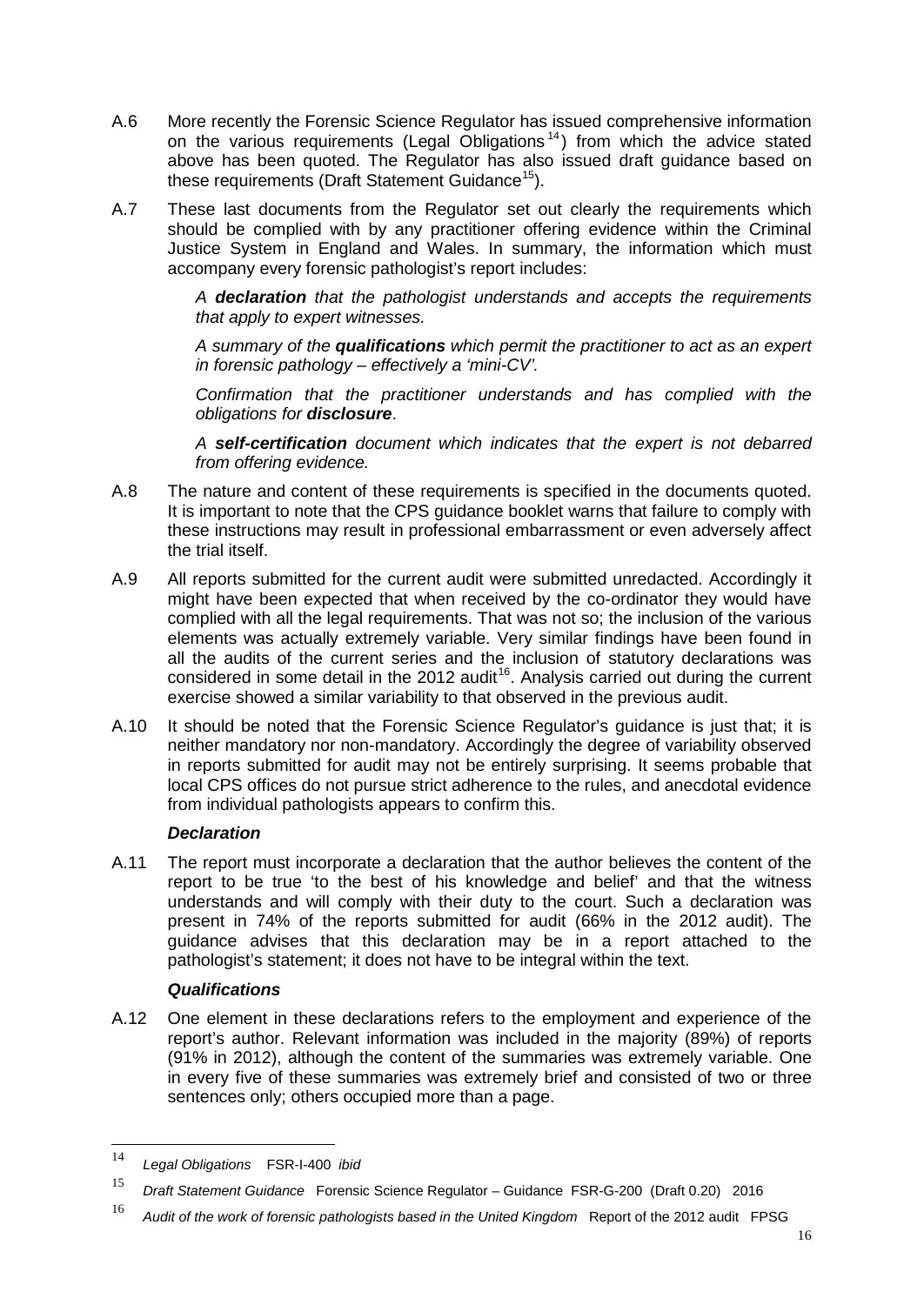A.13 It is essential that the pathologist provides adequate relevant information to reassure the user of the report that the expert possesses sufficient skill and experience to investigate the death. The extent of the information provided may need to be varied dependent on the destination of the report. Nevertheless, the volume of information sometimes seemed excessive, with apparently superfluous detail of every post held and job done. Findings in the latest audit appeared to be similar to those in all the previous exercises of this series.

# *Disclosure*

- A.14 The Criminal Procedure Rules specify that an expert witness should include with their report a list of all 'unused material' which may consist of documents or physical samples. Such material may be relevant to experts instructed by other parties and it is essential that its presence is recorded.
- A.15 The CPS Disclosure Manual<sup>[17](#page-16-0)</sup> specifies the wording which should be employed. It confirms that the pathologist has complied with their duty to record, retain and reveal such material; that they have compiled a relevant index; and that they will ensure this is updated as and where necessary. The form of words prescribed by the CPS had been used in every case in which a disclosure statement appeared (38% of the total); similar information had been recorded in about a third of the cases submitted for the 2012 audit.

### *Self-certification*

A.16 The Criminal Procedure Rules require an expert witness to produce a self-certificate giving basic information about his or her status; the CPS Manual provides a template. This certificate should be completed 'in every case that you are instructed as an expert witness for the prosecution', and sent to the 'disclosure officer or investigating officer'. However, such self-certification may be submitted as a separate document; there appears no requirement for it to be incorporated in the pathologist's report itself. A self-certificate formed part of the report in about a third (32%) of the reports submitted by Home Office registered practitioners.

#### *Importance of compliance*

- A.17 The CPS guidance indicates that the various declarations are necessary in order to comply with the requirements of the Criminal Procedures Rules and accordingly it is difficult to understand why they are not consistently included in reports. Every report submitted for audit had previously been submitted to a coroner; some had already been used in a criminal trial.
- A.18 One must assume, therefore, that practitioners are in compliance with the requirements of those who routinely instruct them. Perhaps local CPS offices do not closely check the content of pathologists' reports. Nevertheless, it should be noted that scientific evidence – although not from a forensic pathologist – has already been disallowed in a criminal trial on the basis that the report did not adhere to the prescribed format.
- A.19 It could be argued that all registered practitioners should adhere to a common format in this respect. The FPSG or the Pathology Delivery Board (PDB) may wish to review the situation, perhaps in conjunction with the CPS, in order to assess the practical importance and relevance of the legal requirements.

<span id="page-16-0"></span> <sup>17</sup> *Guidance Booklet for Experts* CPS *ibid*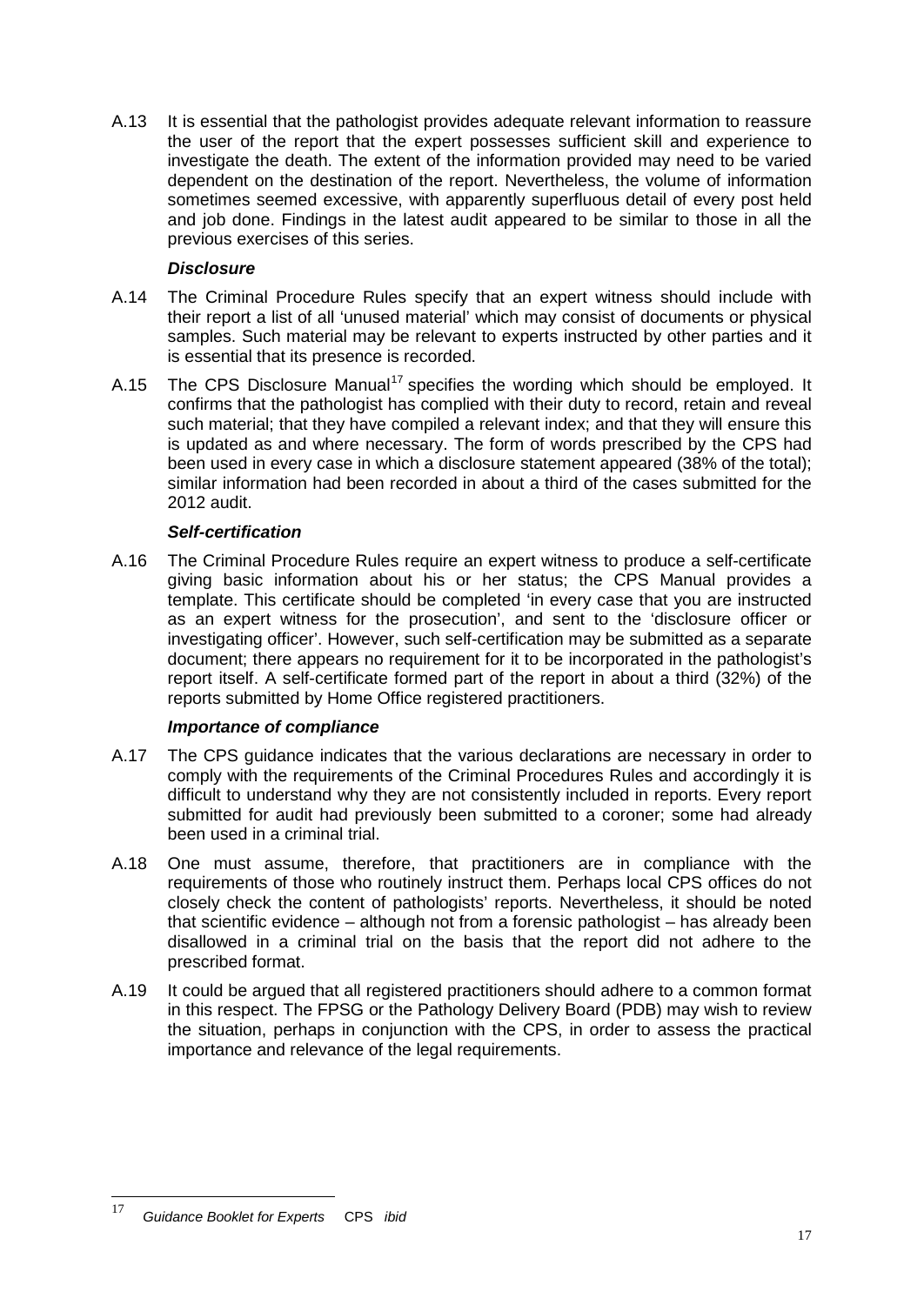#### **Annex B**

# **Examination standards**

B.1 It was noted during this audit exercise that one Home Office practice prefaces its reports with a reference to the standards to which the examination had been carried out. Thus the introductory paragraphs of reports emanating from this practice routinely include the following information:

> *Autopsy examinations are undertaken in line with the following standards (application of which in whole or part is case dependent):*

> *Council of Europe Group of Ministers. Recommendation R (99) 3 of the Group of Ministers to Member States on the Harmonisation of Medico-Legal Autopsy Rules, 1999.*

> *Codes of Practice and Performance Standards for Forensic Pathologists in England, Wales and Northern Ireland. Royal College of Pathologists, 2012.*

> *Standards for Coroner's pathologists in post-mortem examinations of deaths that appear not to be suspicious. Royal College of Pathologists, 2014.*

> *Information to be included in the 'history' section of a forensic pathologist's report. Forensic Science Regulator, 2014.*

> *The use of time of death estimates based on heat loss from the body. Forensic Science Regulator, 2014.*

> *Legal issues in Forensic Pathology and tissue retention: issue 3 guidance. Forensic Science Regulator, 2014.*

- B.2 No doubt these represent the relevant standards which govern the work of Home Office registered forensic pathologists, and there may be value in informing coroners and other users of the report of their existence. It should perhaps be made clear that this list is not exhaustive; it would be difficult, if not impossible, to set out every standard which might apply.
- B.3 If standards are to be included in this manner then they should be accurately recorded; for instance, the publication group for the Code of Practice is considerably wider than stated in the above extract from a pathologist's report.
- B.4 That there will be adherence to the standards is a clear implication to be drawn from setting them out in this way, and presumably future audits would need to assess material against these standards alongside the Code of Practice.
- B.5 To date there has never been any requirement imposed on practitioners to list standards such as these in their case reports. Nor do the practitioners operating outwith the ambit of the Home Office, ie in Scotland and Northern Ireland, include such information.
- B.6 It may be appropriate to discuss whether recommending the incorporation of this information would be a positive and useful step in assisting those who will need to use the pathologist's report.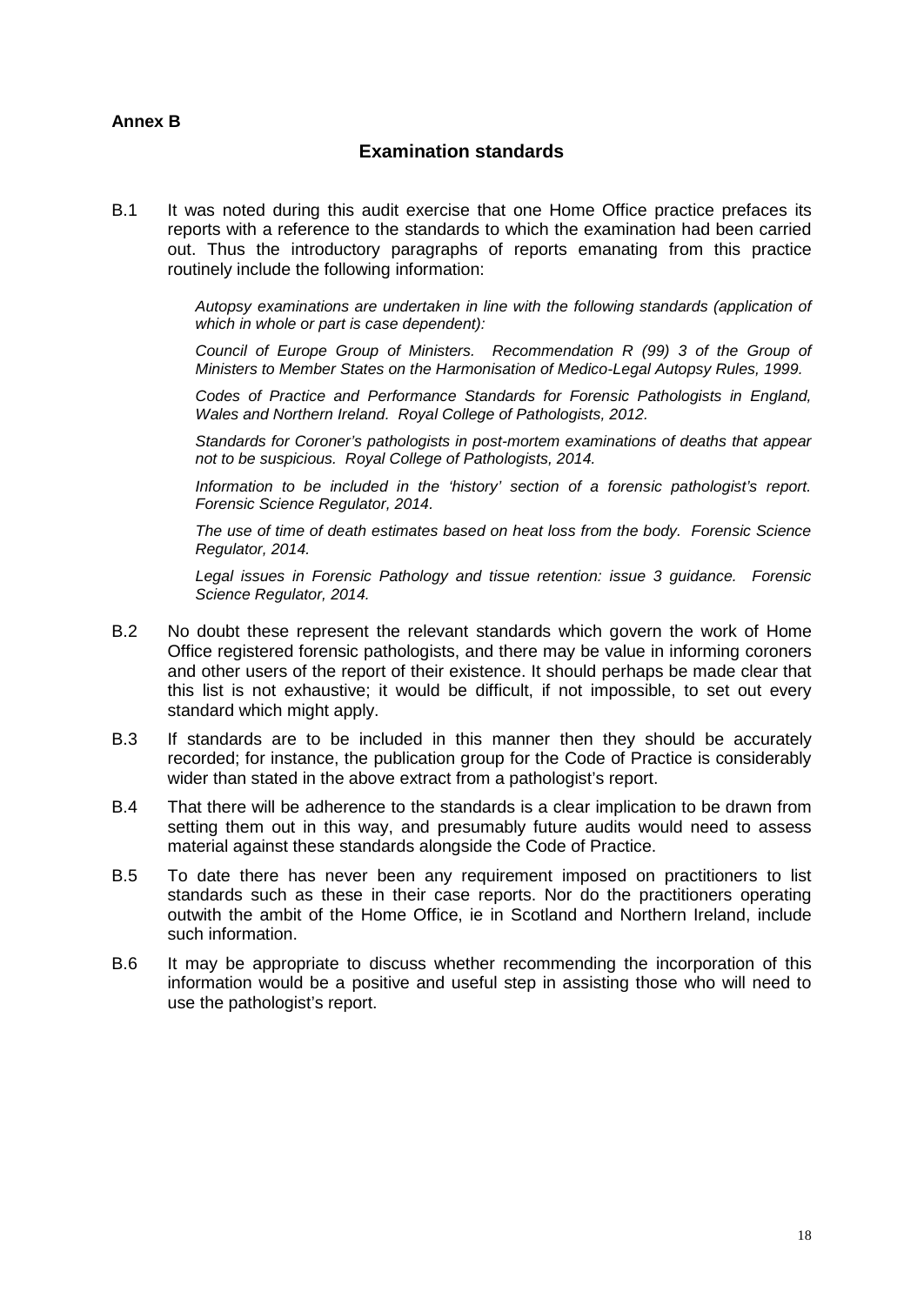# **Annex C**

# **Reporting standards**

C.1 One Home Office regional forensic pathology practice offers definitions for the 'standard terminology' used throughout its reports, including the following information:

> *Where the following terminology is used within this report, it should be interpreted as per the Istanbul Protocol [Chapter V, Section D, Para 187 (a) - (e)], United Nations: New York & Geneva, 2004, which has been modified to include non-trauma pathology:*

> *'Not consistent' The lesion could not have been caused by the mechanism / pathology described.*

> *'Consistent' The lesion could have been caused by the mechanism / pathology described, but it is non-specific and there are many other possible causes.*

> *'Highly consistent' The lesion could have been caused by the mechanism / pathology described, and there are a few other possible causes.*

> *'Typical of' There is an appearance that is usually found with this type of mechanism / pathology, but there are other possible causes.*

> *'Diagnostic of' This appearance could not have been caused in any way other than that described.*

- C.2 This explanation of the terms used in the pathologist's report is based on a document relating to the investigation of torture<sup>[18](#page-18-0)</sup>, originally produced through the auspices of the United Nations. It is argued, probably with some justification, that terms such as 'consistent' have a meaning which is well understood by others in the profession, but which may be less clear to the man in the street – for instance the members of a jury.
- C.3 The thought processes involved in science and the legal system are essentially different. The former relies on conclusions which may not be clear-cut; decisions in the legal system are usually black and white. Scientific findings, the significance of which may not be entirely clear, may be important in explaining the death and must, therefore, be presented in evidence to a court.
- C.4 It is essential that scientific findings are presented in a balanced manner, not favouring either prosecution or defence; the pathologist's duty when giving evidence is to the court itself. This is reiterated in the introduction to the CPS guidance for expert witnesses $19$ :

*As an expert witness you have an overriding duty to assist the court and, in this respect, your duty is to the court and not to the Prosecution Team instructing you.*

It will be for the jury to decide which side has put forward the more convincing case. Accordingly it is important that the words used are both neutral and readily understood without ambiguity.

- C.5 In recent years there has been a number of instances in which the presentation of scientific evidence has resulted in a miscarriage of justice. As a result, considerable attention has been paid not just to the science itself but also to the manner in which the evidence is presented.
- C.6 Scientific findings such as the amount of alcohol detected in a sample of blood may be expressed quantitatively as a number. This may be interpreted relatively readily to

<span id="page-18-0"></span> <sup>18</sup> *Istanbul Protocol: Manual on the Effective Investigation and Documentation of Torture and Other Cruel, Inhuman or Degrading Treatment or Punishment* Professional Training Series No 8 United Nations Office of the High Commissioner for Human Rights, Geneva, 1999

<span id="page-18-1"></span><sup>19</sup> *Guidance Booklet for Experts* CPS *ibid*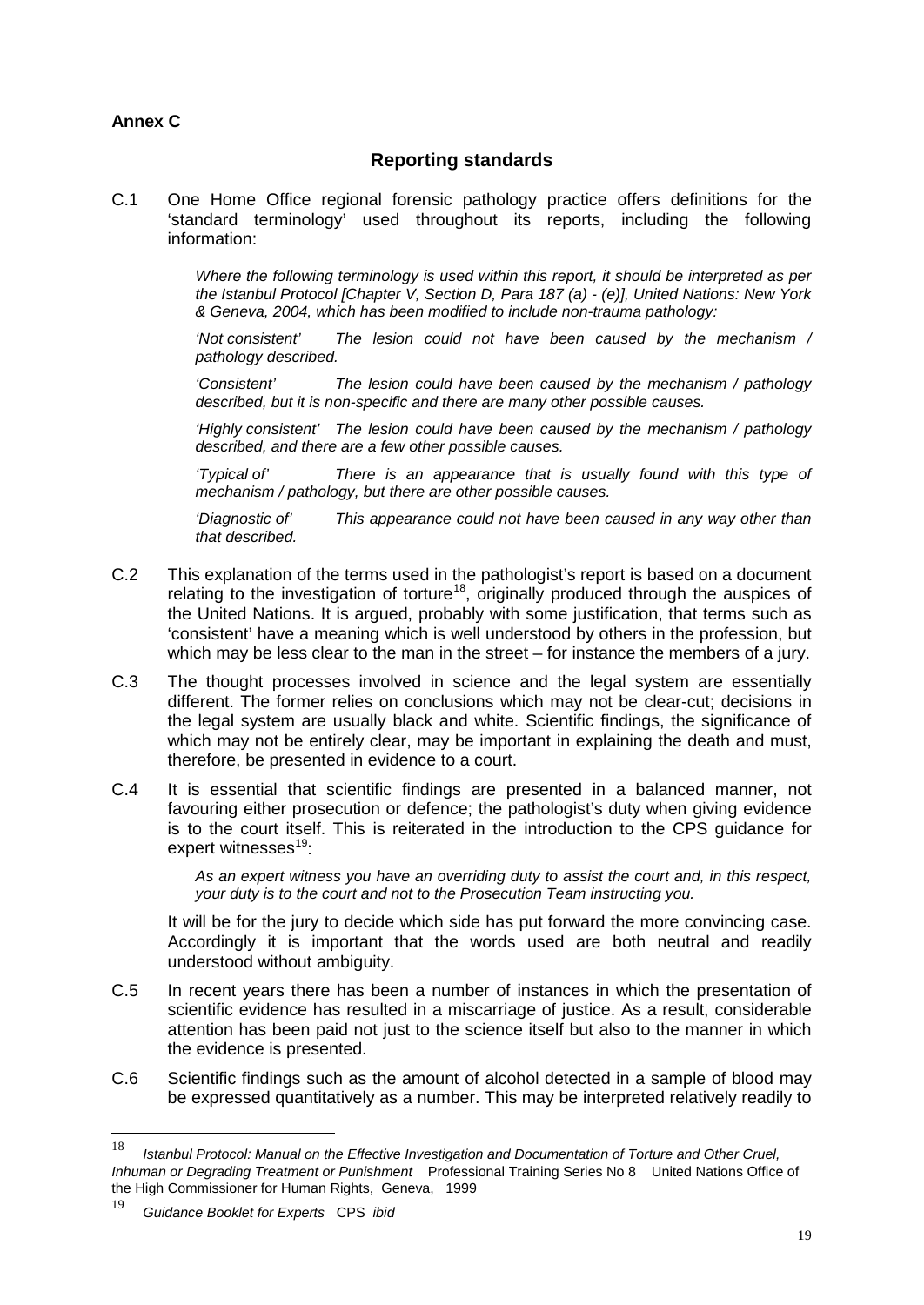indicate the level of intoxication of a subject, for instance, through comparison with the 'drink-driving' legislation. Other findings, including many of those found during a post mortem examination, may be less susceptible to description in such objective terms. Qualitative evidence of this nature is certainly no less valuable, but may be potentially less easy to explain to a jury in a manner which is both comprehensible and fair.

- C.7 In the past decade the most effective and unbiased way to present and interpret scientific findings in court has been extensively studied, involving lawyers and even parliamentarians as well as the forensic science community itself.
- C.8 The importance of ensuring that scientific evidence is presented fairly to a court was highlighted in a report issued some ten years ago by the House of Commons Select Committee on Science and Technology<sup>[20](#page-19-0)</sup>. The problems were also identified in research published by the US National Institute of Justice<sup>21</sup>. The Lord Chief Justice of England and Wales referred to the presentation of scientific evidence in a lecture given to the Criminal Bar Association<sup>22</sup>. Sophisticated statistical analysis has been employed in an attempt to render qualitative scientific findings more comprehensible and easier to interpret, as described in the paper by  $Evett^{23}$ .
- C.9 The difficulties in ensuring that a fair and accurate perspective is placed on scientific findings offered to a court is now well recognised. Although the majority of studies have focussed on forensic science evidence, similar considerations will apply to forensic pathology and medicine.
- C.10 One small step in this direction involves offering definitions for the terms used in scientific reports. The approach has been employed by a number of forensic science providers and one Home Office regional practice has adopted the procedure in an effort to offer some evaluation of its findings.
- C.11 It must be said, however, that the explanations offered by this Home Office practice are not entirely unambiguous; for instance, the definition of 'consistent' depends on the possibly equally vague words 'could have been'.
- C.12 Proof, if such was needed, of the difficulties stemming from use of the phrase 'consistent with' may be found in an appeal in 2005 involving a registered forensic pathologist<sup>[24](#page-19-4)</sup>.

*'… an expert is entitled to say what he has found is consistent with something and that has probative value. Whereas "inconsistency" is often probative, the fact of consistency is quite often of no probative value at all. …. We consider that there is a very real danger in adducing before a jury dealing with a case such as the present evidence of matters which are "consistent" with a conclusion, at least unless it is to be made very clear to them that such matters do not help them to reach the conclusion. If it is introduced in evidence, and particularly if it is given some emphasis, a jury may well think that it assists them in reaching a conclusion: for why otherwise are they being told about it?'*

C.13 As with the listing of examination standards dealt with in the previous Annex, there has never been any requirement imposed on registered practitioners – nor on those operating in Scotland or Northern Ireland – to include any such information in their

<span id="page-19-0"></span><sup>&</sup>lt;sup>20</sup> *Use of Forensic Evidence in Court* H of C Select Committee on Science and Technology 7<sup>th</sup> Report Sec 7: 140-142 2005

<span id="page-19-1"></span><sup>21</sup> *Focus Group on Scientific and Forensic Evidence in the Courtroom* McClure D. National Institute of Justice, Washington DC 220692 2007<br>  $22 - 7$ 

<span id="page-19-2"></span><sup>22</sup> *Expert evidence The future of forensic science in criminal trials* Criminal Bar Association Kalisher Lecture 14 Oct 2014

<span id="page-19-3"></span><sup>23</sup> *The logical foundations of forensic science: towards reliable knowledge*. Evett I. Phil. Trans. R. Soc. B **370**: 20140263 2015

<span id="page-19-4"></span><sup>24</sup> *R-v-Puaca* Court of Appeal 2005 EWCA Crim 3001 pp 39-40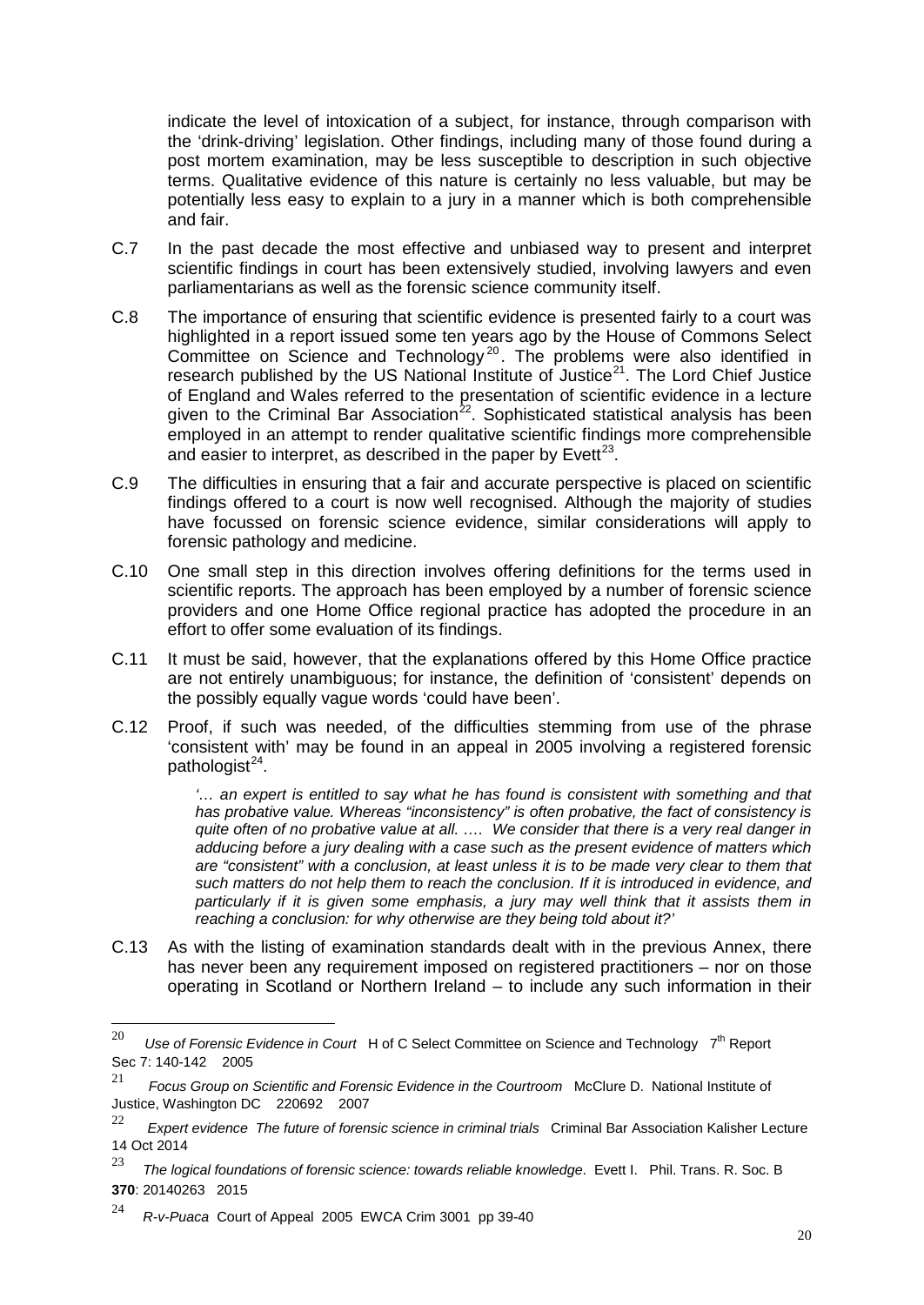reports. Nor, indeed, has there been any serious study of the possible advantages of attempting to define the terms in use. Nevertheless, it could be argued that any attempt to define the terms employed by forensic pathologists can only assist those who have to read and use their post mortem examination reports.

C.14 It may be that the FPSG or the PDB would wish to discuss whether the incorporation of additional pieces of information, such as examination standards and terminology, would assist those who have to use forensic pathologists' reports. Should the incorporation of additional information be deemed appropriate probably the nature and relevance of the specific phrases used should be reviewed. Whatever the outcome of such discussions, there would appear to be logic in all registered practitioners adopting the same procedures.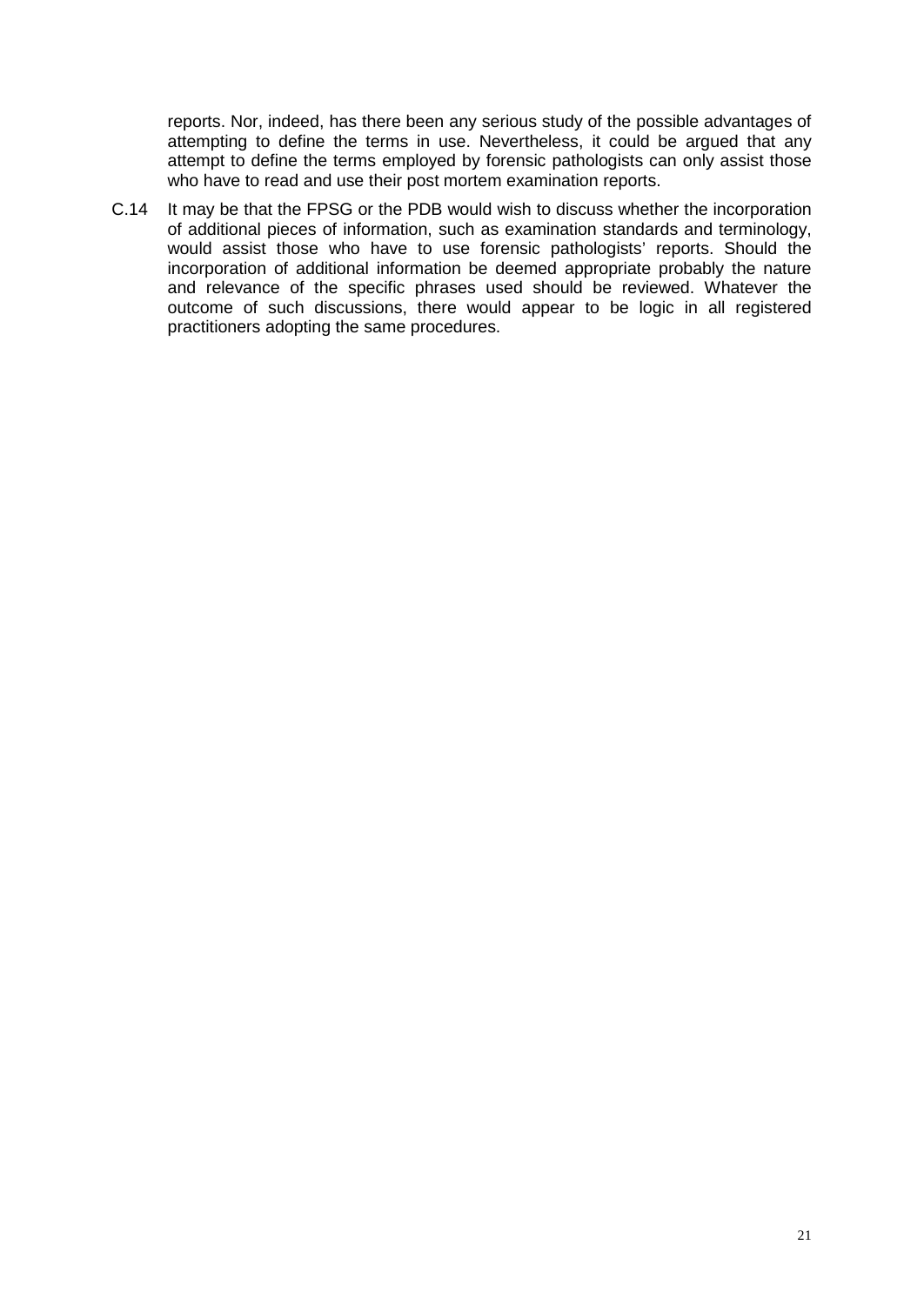# **Annex D**

# **Timeliness**

- D.1 The post mortem examination is the first stage of the pathological investigation. Following this further studies may be required; for instance, toxicological examination of samples of blood or more specialised examination of the heart or brain. It may also be necessary to wait for the receipt of reports or statements from others, particularly police officers, before the pathologist can complete his or her report.
- D.2 Any or all of these factors can introduce considerable delays, and these reasons are cited by practitioners for the time taken to issue their reports. Nevertheless, investigating officers commonly complain about the length of time they have to wait for a report from the pathologist. In every report of the current series of audits comment has been made on the length of time taken for individual pathologists to issue case reports, and no apology is offered for returning to this subject. A thorough analysis of the data has been carried out in this latest exercise; the opportunity has also been taken to revisit data obtained in earlier exercises.
- D.3 Material submitted for audit consisted of the main, or final, report. In a few instances a preliminary report was also included, and in a small number of cases a brief supplementary report dealt with additional examinations. In most instances it proved possible to extract the data on the chronology of the investigation.
- D.4 All relevant dates were extracted from the case material that of the post mortem examination itself; the dates of issue of any reports completed by other specialists; the dates of statements from police officers or other witnesses – all of which had to be considered by the pathologist before completion of their own report. As far as practical, similar information was extracted from case material submitted for previous audits in order to enable year upon year comparisons.
- D.5 The first, and simplest, parameter to consider is the time elapsed before the pathologist's report is issued. Clearly this will vary considerably, depending on a number of factors such as the complexity of the case.

|                            | <b>Mean</b> | <b>Median</b> | Range      |
|----------------------------|-------------|---------------|------------|
| Audit $N^{\circ} 5$ (2015) | 126         | 108           | $10 - 327$ |
| 2013                       | 100         | 90            | $10 - 278$ |
| 2012                       | 98          | 101           | 11 - 234   |
| 2010                       | 101         | 95            | 7 - 194    |

|  | <b>Table 1:</b> Average time (days) to issue case reports |
|--|-----------------------------------------------------------|
|  |                                                           |

- D.6 The mean delay before the report was issued was broadly constant during 2010-13, but increased by some 25% in the current exercise. The median being lower than the mean reflects the presence of a small number of cases taking an extremely long time to report. This is shown in the spread of time before the report was issued; at least one case submitted for the current audit was not reported until some eleven months after the date of the post mortem examination.
- D.7 In previous audit reports comparisons have been made with earlier years, and this is shown again in the second table. This displays the data in a slightly different way, showing the proportion of reports issued within specific time scales.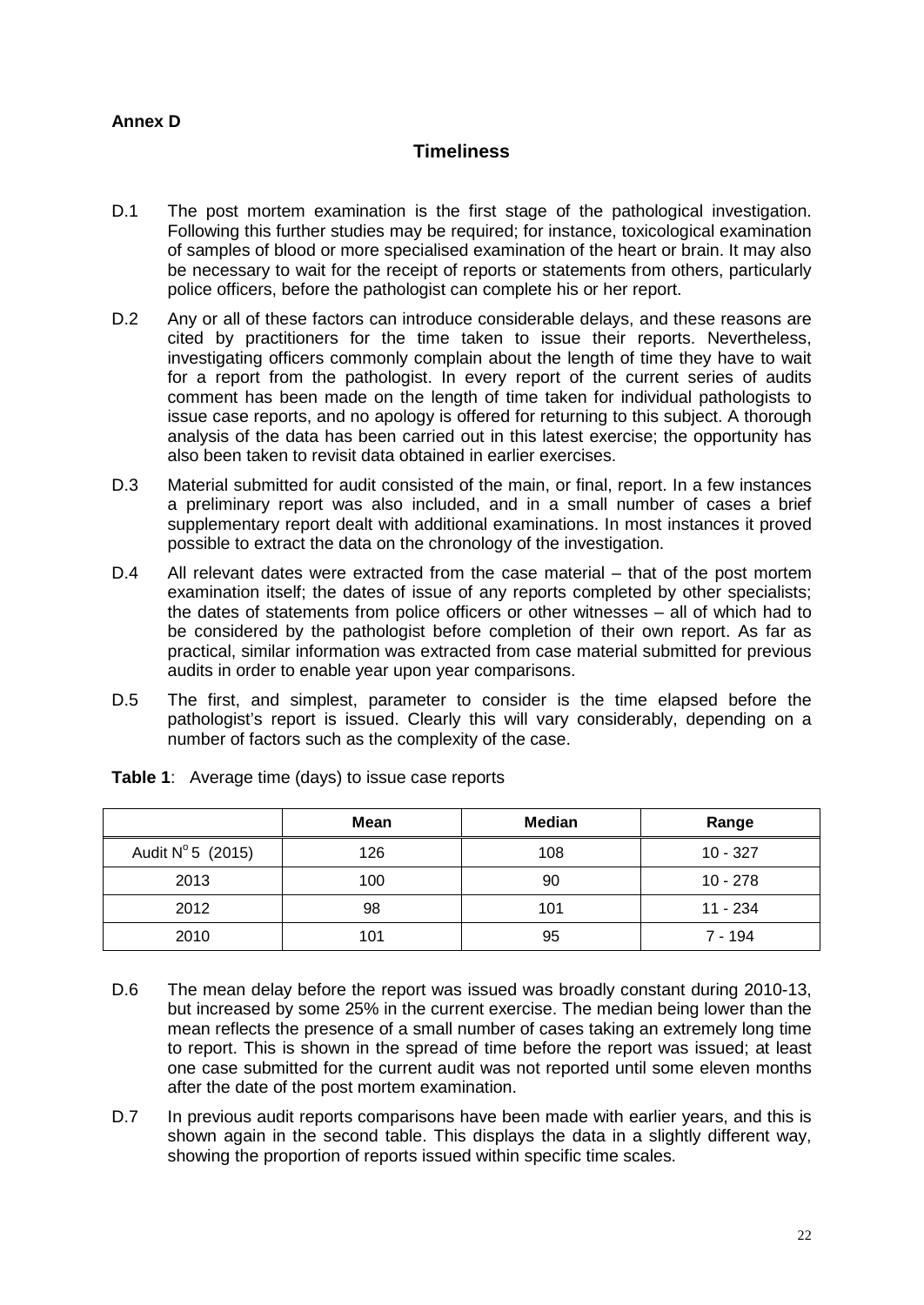|                            | Less than 20<br>days | $21 - 50$ days | $51 - 100$ days | More than 101<br>days |
|----------------------------|----------------------|----------------|-----------------|-----------------------|
| Audit $N^{\circ} 5$ (2015) | 7%                   | 8%             | 34%             | 51%                   |
| 2013                       | 4                    | 14             | 41              | 41                    |
| 2012                       | 4                    | 16             | 31              | 48                    |
| 2011                       | 6                    | 13             | 28              | 53                    |
| 2010                       | 3                    | 13             | 30              | 53                    |
| $1996 - 2002$<br>(mean)    | 53                   | 29             | 12              | 5                     |

**Table 2:** Proportion of case reports issued within:

- D.8 Only about one report in twenty is now reported in less than 20 days, whereas in the earlier audit series around half of all reports were produced within this time. In the latest exercise half of all cases took more than 100 days to report, and eight cases (15%) were not reported for more than 200 days. The reason for the enormous disparity is not obvious, although it is possible that post mortem examinations these days involve more complex procedures. The raw data from the earlier exercises are no longer available and more detailed comparison of the differences is accordingly not possible. Speculation is thus not particularly useful.
- D.9 Before leaving the topic, however, it may be worth touching on one issue, that of preliminary reports. These are intended to assist the investigator by providing the basic conclusions of the post mortem examination as quickly as possible, although the pathologist will always make it clear that subsequent work may alter the initial conclusions.

#### **Preliminary reports – the 'Rapid interim account'**

- D.10 Public pressure on coroners in the 90s to release bodies within as short a timescale as possible is well-documented. Accordingly practitioners were encouraged to produce their reports as rapidly as possible, even if these recorded just the preliminary findings. Because at that time fewer specialised studies were commissioned, it may be that the preliminary report became in most instances the final report, and as such was submitted for audit. These days while a preliminary report may well be issued, it is the final report which is submitted for audit.
- D.11 Section 7.2.2 of the Code of Practice indicates that a pathologist may agree to produce a 'rapid interim account' on a case, recording the preliminary findings. Such an interim account should be provided within 14 days of the post mortem examination.
- D.12 Although it is known that pathologists issue preliminary reports or rapid interim accounts of the post mortem examination, only one practice routinely submits these for audit alongside their final reports. These were, on average, issued well within the 14 day limit. The data (for the last two audits combined) are presented in Table 3:

**Table 3:** Average time (days) to issue preliminary report (one practice only):

|                            | Mean | Median | Range |
|----------------------------|------|--------|-------|
| Audit $N^{\circ}$ 5 + 2013 |      |        | 20    |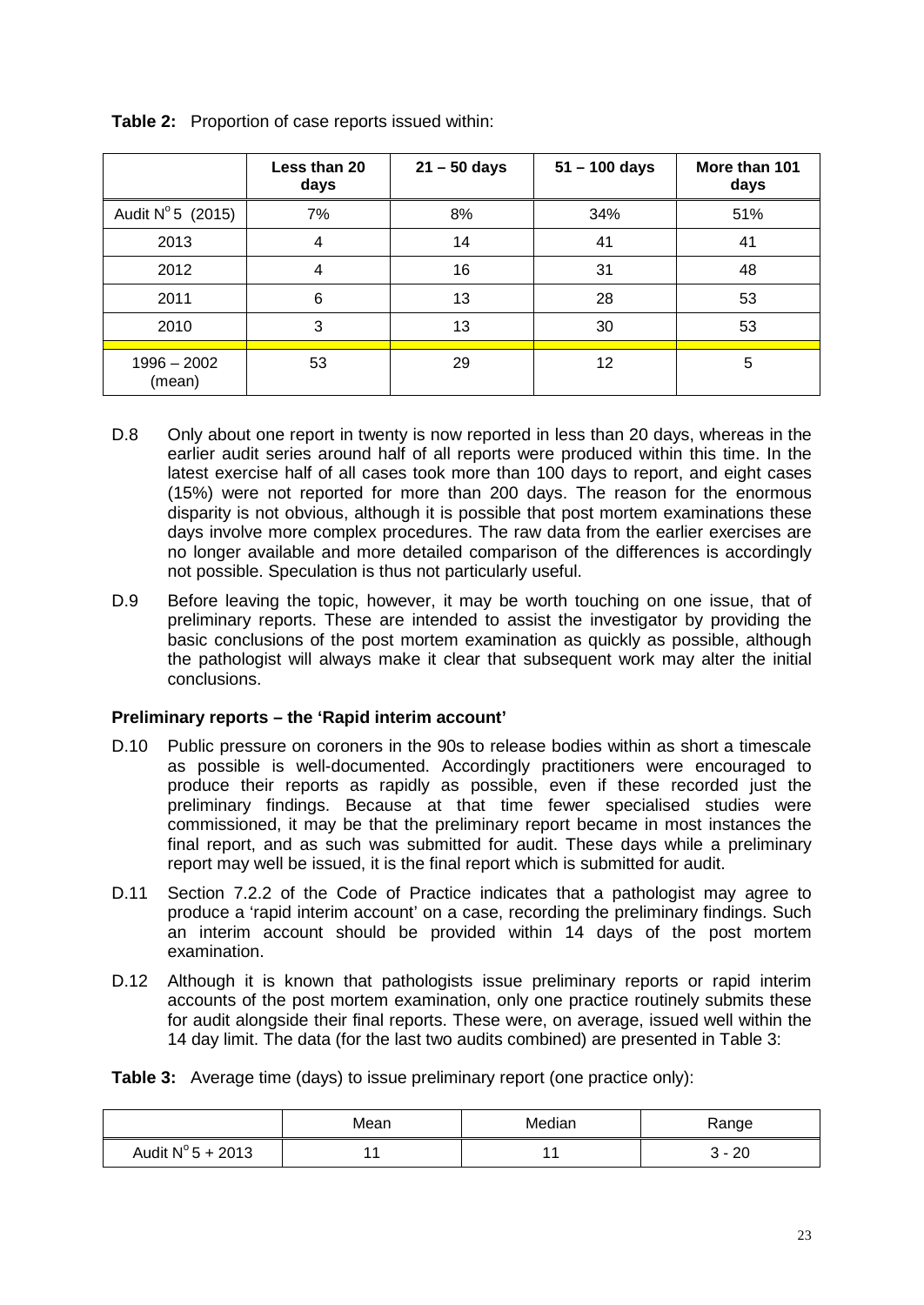#### **Individual practices**

D.13 It may be useful to consider the performance of the six individual Home Office practices, although again it must be stressed that the data which follow are based on relatively small sample sizes. In the following table results from the two latest audits have been combined in order to include more data (105 cases).

| <b>Practice</b> | Audits $N^{\circ}$ 5 + 2013<br><b>Mean time from PM</b><br>to issue of report |
|-----------------|-------------------------------------------------------------------------------|
| 1               | 45                                                                            |
| 2               | 87                                                                            |
| 3               | 103                                                                           |
| 4               | 110                                                                           |
| 5               | 131                                                                           |
| 6               | 159                                                                           |

**Table 4:** Time taken to issue report (days) – comparison of individual practices

D.14 This table demonstrates the very considerable difference between the performance of the 'best' and 'worst' practices, with the latter taking some 3.5 times as long to issue their reports. It should be noted that the raw figures show that the performance of every practice deteriorated between the 2013 audit and the current exercise.

#### **The issue of specialist reports**

D.15 One of the primary reasons cited for the delay in producing reports is the need for the pathologist to wait for the toxicology results. Accordingly this has been examined further, with an analysis of the time taken for all the various specialists to issue their reports. For each case the date of issue of the last of the specialist reports was noted as this was assumed to be the limiting factor in determining how soon the pathologist could complete their own report.

| <b>Specialist report</b> | Mean time after<br>PM for issue of<br>report | Range of times for<br>issue of report | Cases in which this was<br>the last specialist report<br>received by pathologist |
|--------------------------|----------------------------------------------|---------------------------------------|----------------------------------------------------------------------------------|
| Toxicology               | 68                                           | $8 - 248$                             | 70%                                                                              |
| Cardiac pathology        | 65                                           | $34 - 100$                            | 2%                                                                               |
| Neuropathology           | 79                                           | $12 - 157$                            | 11%                                                                              |
| Forensic science         | 70                                           | $53 - 91$                             | 2%                                                                               |
| Other reports            | 105                                          | $7 - 218$                             | 15%                                                                              |

**Table 5:** The issue of specialist reports in Audit N° 5 (days)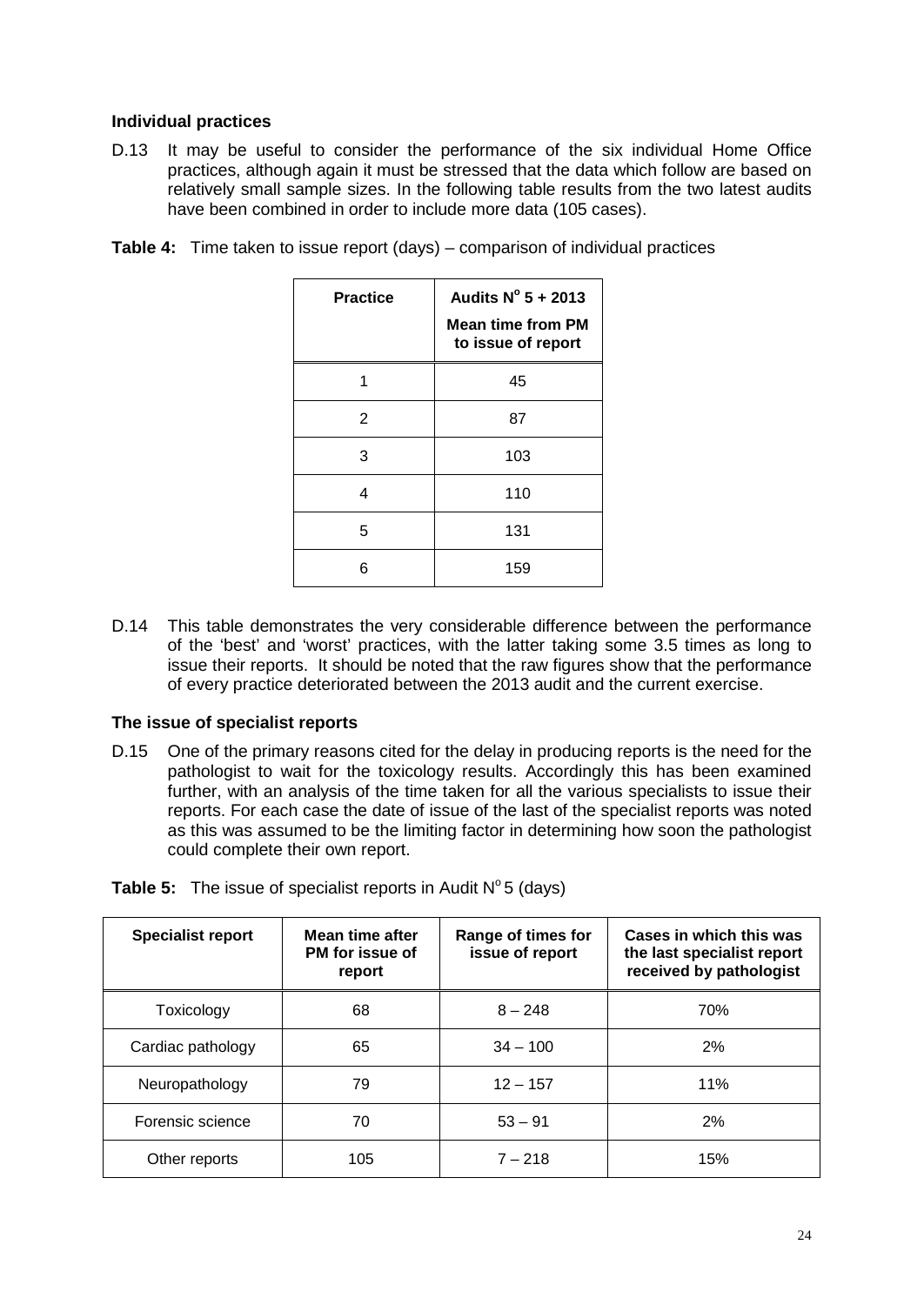- D.16 Specialist reports were often not produced for some considerable time after the post mortem examination – that was not an unexpected finding. As predicted, toxicology results were usually responsible for the delay, being the last of the specialist reports to be received by the reporting pathologist in some 70% of the cases examined.
- D.17 Although some forensic pathologists carry out their own neuropathology, where the material has to be sent off to a specialist department this can also create delay. In the current exercise, waiting for the neuropathology report generated delay in about one case in ten.
- D.18 Waiting for other witness statements was the cause of the delay in some 15% of cases, perhaps a slightly unexpected finding. Such material usually involved statements from police officers, providing information on the circumstances of the incident which had led to the death.
- D.19 The data from the 2013 audit showed a broadly similar picture although toxicology was overwhelmingly the limiting factor – in nearly nine cases out of ten.
- D.20 Between 2012 and the current exercise the mean time taken to carry out toxicology increased by 50% (2012 – 45 days: 2013 – 60 days: 2015 – 68 days). Many different laboratories are employed to analyse toxicology samples, with a consequent range of efficiencies in reporting results. In the current audit an extremely wide range of response times  $(8 - 248 \text{ days})$  was recorded.
- D.21 There was also a number of instances in which the pathologist was not provided with a copy of the toxicology report at the time it was issued. Thus the forensic pathologist's report would note that the report had been issued on date X, but not received until date Y, sometimes several weeks later. Such situations, although not common, were noted in all the exercises of the current audit series.
- D.22 In the foregoing discussion it has been assumed that the receipt of information from other specialists was the factor which triggered the forensic practitioner to complete their work. Accordingly *Table 4* has been expanded to show how long it took for the pathologist to issue their own report after receipt by them of the final piece of additional information.

| <b>Practice</b> | Audits $N^{\circ}$ 5 + 2013<br>Mean time from PM to report | Audits $N^{\circ}$ 5 + 2013<br>Mean delay after last document received |
|-----------------|------------------------------------------------------------|------------------------------------------------------------------------|
| 1               | 45                                                         | 9                                                                      |
| $\overline{2}$  | 87                                                         | 11                                                                     |
| 3               | 103                                                        | 38                                                                     |
| 4               | 110                                                        | 31                                                                     |
| 5               | 131                                                        | 18                                                                     |
| 6               | 159                                                        | 79                                                                     |
| Mean (all)      | 113 days $(10 - 327)$                                      | 38 days $(1 - 225)$                                                    |
| Median (all)    | 99 days                                                    | 54 days                                                                |

**Table 6:** Delay to issue of reports (days)